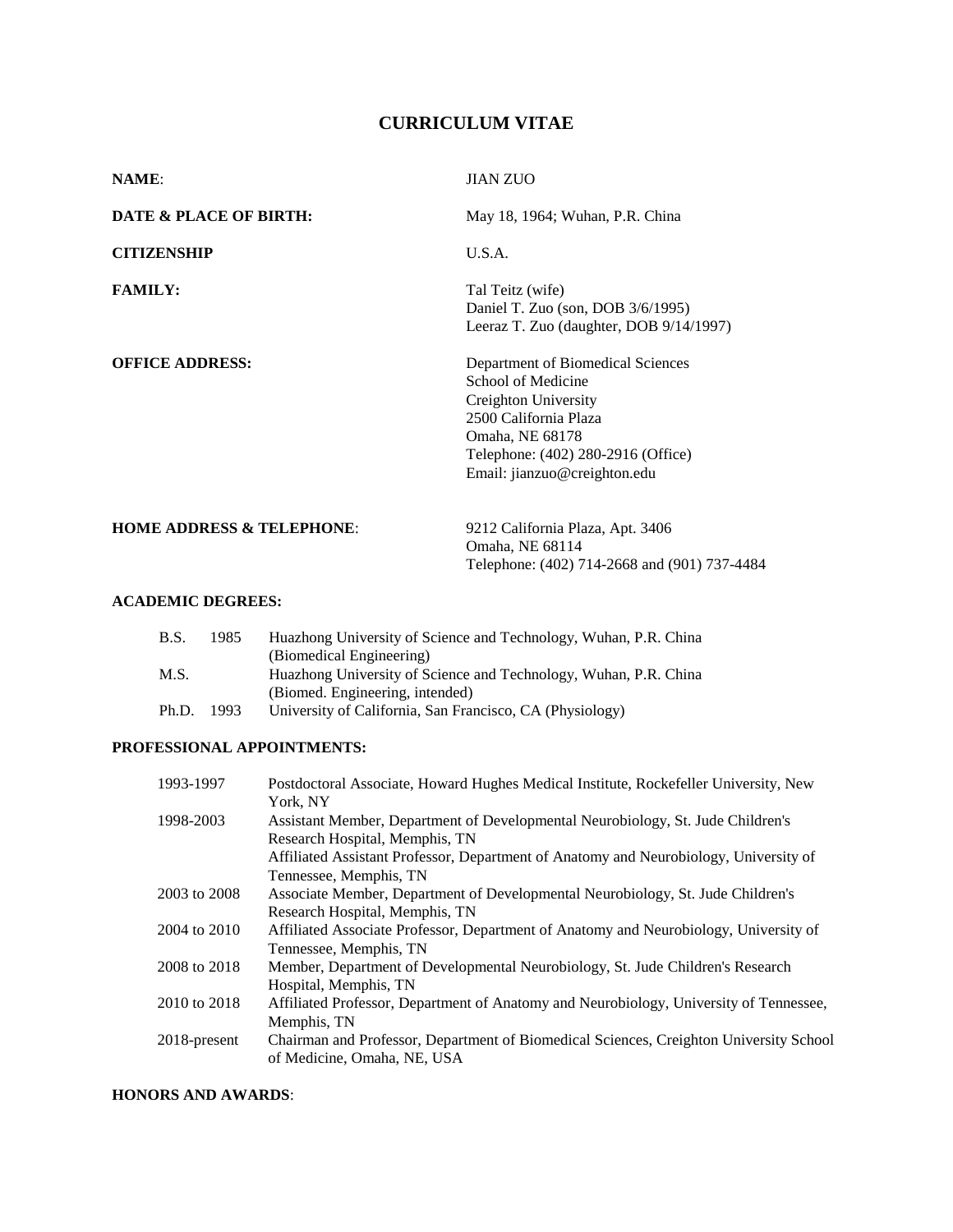| 1983      | Distinguished University Fellowship, Huazhong University of Science and Technology |
|-----------|------------------------------------------------------------------------------------|
|           | (P.R. China)                                                                       |
| 1991-1993 | The Wills Foundation Predoctoral Fellowship (U.S.A.)                               |
| 1999-01   | March of Dimes Basil O'Connor Starter Scholar Research Award, USA                  |
| 2004      | The Bellucci Prize for Hearing Research (Creighton University, Omaha, NE, USA)     |
| 2007-2010 | The Hartwell Individual Biomedical Research Award, USA                             |
| 2009-2012 | The Hartwell Foundation Biomedical Research Collaboration Award, USA               |
| 2011      | The Wennergren Foundation Award, Stockholm, Sweden                                 |
|           |                                                                                    |

#### **RESEARCH INTERESTS**:

Neurodegeneration in mutant mice Function, regeneration and protection of sensory hair cells in the mouse cochlea

#### **PUBLICATIONS:**

#### **Original Articles**

- 1. Pritchard C, Zhu N, **Zuo J**, Bull L, Pericak-Vance MA, Vance JM, Roses AD, Milatovich A, Francke U, Cox DR, Myers RM. Recombination of 4p16 DNA markers in an unusual family with Huntington disease. **Am J Hum Genet** 50: 1218-1230, 1992. PMCID: PMC1682573
- 2. **Zuo J**, Robbins C, Taillon-Miller P, Cox D, Myers RM. Cloning of the Huntington disease region in yeast artificial chromosomes. **Human Mol Genet** 1: 149-159, 1992.
- 3. **Zuo J**, Robbins C, Bahaloo S, Cox DR, Myers RM. Construction of cosmid contigs and high-resolution restriction mapping of the Huntington disease region on human chromosome 4. **Human Mol Genet** 2: 889-899, 1993.
- 4. **Zuo J**, De Jager PL, Heintz N. Generation of a high-resolution genetic map and a YAC contig of the lurcher locus on mouse chromosome 6. **Genome Res** 5: 381-392, 1995.
- 5. Bell SM, **Zuo J**, Myers RM, Knowles MA. Fluorescence in situ hybridization deletion mapping at 4p16.3 in bladder cell lines refines the localisation of the critical interval to 30 kb. **Genes, Chromosomes & Cancer**. 17(2): 108-17, 1996.
- 6. de Japer, PL, **Zuo J**, Heintz N. An 1.2 megabase BAC contig refines the genetic and physical maps of the lurcher locus on mouse chromosome 6. **Genome Res** 7:736-746, 1997. PMCID: PMC310680
- 7. de Jager PL, **Zuo J**, Cook SA, Heintz N. A new allele of the lurcher gene, *lurcher<sup>J</sup>* . **Mamm Genome** 8:647- 650, 1997.
- 8. **Zuo J,** de Jager PL, Takahashi KA, Weining J, Linden DJ, Heintz N. Neurodegeneration in lurcher mice results from a mutation in the  $\delta$ 2 glutamate receptor gene. **Nature** 388:769-773, 1997.
- 9. Hu W, **Zuo J**, de Jager PL, Heintz N. The human glutamate receptor  $\delta$ 2 gene (GRID2) maps to chromosome 4q22. **Genomics** 47:143-145, 1998.
- 10. de Jager PL, Harvey D, Polydorides A, **Zuo J**, Heintz N. A high-resolution genetic map of the nervous locus on mouse chromosome 8. **Genomics** 48:346-353, 1998.
- 11. Treadaway J, **Zuo J**. Mapping of the mouse glutamate receptor delta 1 subunit (Grid1) to Chromosome 14. **Genomics** 54: 359-360, 1998.
- 12. Sullivan LS, Heckenlively JR, Bowne SJ, **Zuo J**, Hide WA, Gal A, Denton M, Inglehearn CF, Blanton SH, Daiger SP. Mutations in a novel retina-specific gene cause the RP1 form of autosomal dominant retinitis pigmentosa. **Nature Genetics** 22: 255-259, 1999. PMCID: PMC2582380
- 13. **Zuo J,** Treadaway J, Buckner, TW, Fritzsch B. Visualization of  $\alpha$ 9 acetylcholine receptor expression in hair cells of transgenic mice containing a modified bacterial artificial chromosome. **PNAS** 96(24): 14100-14105, 1999**.** PMCID: PMC24197
- **14.** Wollmuth L, Kuner T. Jatzke C. Seeburg P, Heintz N, **Zuo J**. Lurcher mutation identifies 2 as an AMPA/Kainate receptor-like channel that is potentiated by Ca2+ . **J. Neurosci**. 20(16): 5973-5980, 2000.
- 15. Pang Z, **Zuo J**, Morgan JI. Cbln3, a novel member of the precerebellin family that binds specifically to Cbln1. **J. Neurosci**. 20(17): 6333-6339, 2000.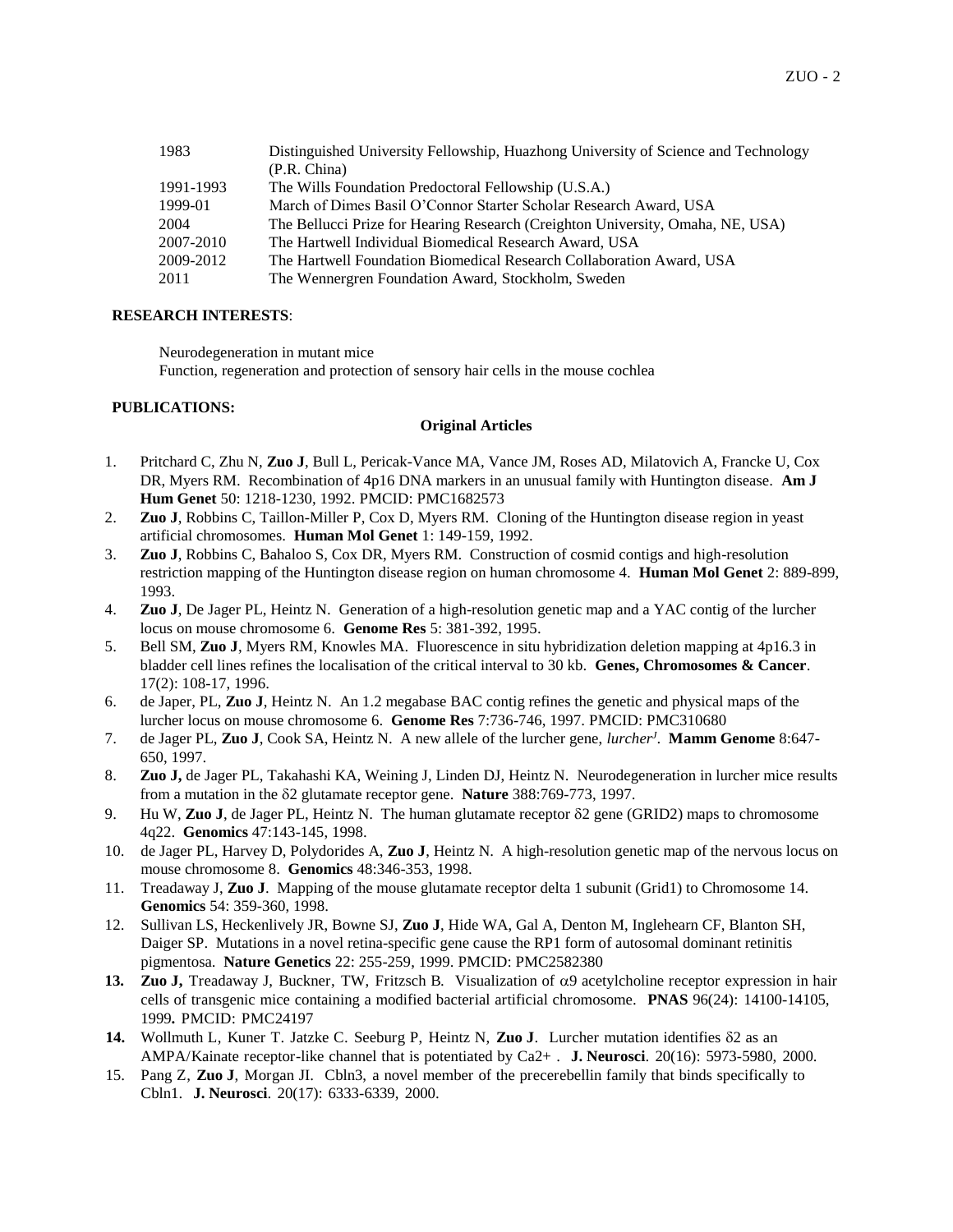- **16.** Liu Q, Zhou J, Daiger SP, Farber DB, Heckenlively JR, Sullivan LS, **Zuo J**, Milam AH, Pierce EA. Identification and subcellular localization of the RP1 protein in human and mouse photoreceptors. **Invest. Ophthalmol. Vis. Sci**., 43(1): 22-32, 2002. PMCID: PMC1963488
- **17.** Fernandez-Gonzalez A, La Spada AR, Treadaway J, Higdon JC, Harris BS, Sidman RL, Morgan JI, **Zuo J**. Purkinje cell degeneration (*pcd*) phenotypes caused by mutations in the axotomy-induced gene, *Nna1*. **Science**, 295: 1904-1906, 2002.
- 18. Gao J, Cheon K, Nusinowitz S, Liu Q. Bei D, Atkins K, Azimi A, Daiger SP, Farber DB, Heckenlively JR, Pierce EA, Sullivan LS, **Zuo J**. Progressive photoreceptor degeneration, outer segment dysplasia and rhodopsin mislocalization in mice with targeted disruption of the retinitis pigmentosa-1 (*Rp1*) gene. **PNAS** 99(8): 5698-5703, 2002. PMCID: PMC122834
- 19. Liberman MC, Gao J, He DZZ, Wu X, Xia S, **Zuo J**. Prestin is required for electromotility of the outer hair cell and for the cochlear amplifier. **Nature** 419: 300-304, 2002.
- 20. Maison SF, Luebke AE, Liberman MC, **Zuo J**. Efferent protection from acoustic injury is mediated via  $\alpha$ 9 nAChR receptors on outer hair cells. **J. Neurosci**. 22(24): 10838-10846, 2002.
- 21. Bowne SJ, Daiger SP, Malone KA, Heckenlively JR, Kennan A, Humphries P, Hughbanks-Wheaton D, Birch DG, Liu Q, Pierce EA, **Zuo J**, Huang Q, Donovan DD, Sullivan LS. Characterization of RP1L1, a highly polymorphic paralog of the retinitis pigmentosa 1 (RP1) gene. **Mol. Vis**. 9: 129-37, 2003. PMCID: PMC2580755
- 22. Liu X, Zhao Y, Gao J, Pawlyk B, Starcher B, Spencer JA, Yanagisawa H, **Zuo J**, Li T. Elestic fiber homeostasis requires lysyl oxidase-like 1. **Nature Genetics** 36: 178-182, 2004**.**
- 23. Li M, Tian Y, Fritzsch B, Gao J, Wu X, **Zuo J**. Inner hair cell Cre-expressing transgenic mouse line. **Genesis**, 39(3): 173-177, 2004.
- **24.** Wu X, Gao J, Guo Y, **Zuo J.** Hearing threshold elevation precedes hair cell loss in prestin knockout mice. **Mol. Brain Res.,** 126: 30-37, 2004**.**
- 25. Tian Y, Li M, Fritzsch B, **Zuo J**. Creation of a transgenic mouse for hair-cell gene targeting by using a modified bacterial artificial chromosome containing prestin. **Devel. Dyn.**, 231:199-203, 2004.
- 26. Liu Q, **Zuo J**, Pierce EA. The retinitis pigmentosa 1 protein is a photoreceptor microtubule-associated protein. **J. Neurosci.** 24(29): 6427-6436, 2004. PMCID: PMC1904502
- 27. Liberman MC, **Zuo J**, Guinan JJ. Otoacoustic emissions without somatic motility: can stereocilia mechanics drive the mammalian cochlea? **J. Acoust. Soc. Am.** 116:1649, 2004. PMCID: PMC1805783
- 28. Martin AC, Thornton JD, Liu J, Wang X, **Zuo J**, Jablonski MM, Chaum E, Zindy F, Skapek S. Pathogenesis of persistent plastic primary vitreous in mice lacking the Arf tumor suppressor gene. **Invest Ophthalmol Vis Sci**. 45(10): 3387-3396, 2004. PMCID: PMC1557705
- 29. Cheatham MA, Huynh KH, Gao J, **Zuo J**, Dallos P. Cochlear function in prestin knockout mice. **J. Physiol**. 560(3): 821-830, 2004. PMCID: PMC1665294
- 30. Yang J, Gao J, Adamain M, Wen XH, Pawlyk B, Zhang L, Sanderson MJ, **Zuo J**, Makino CL, Li T. The ciliary rootlet maintains long-term stability of the sensory cilia. **Mol. Cell. Biol.** 25:4129-4137, 2005. PMCID: PMC1087714
- 31. Liu J, Huang Q, Higdon J, Liu W, Tao X, Yamashita T, Cheon K, Cheng C, **Zuo J.** Distinct gene expression profiles and reduced JNK signaling in Retinitis Pigmentosa caused by RP1 mutations. **Hum. Mol. Genet**. 14(19): 2945-2958, 2005.
- 32. Cheatham MA, Zheng J, Huynh KH, Du GG, Gao J, **Zuo J**, Navarrete E, Dallos P. Cochlear function in mice with only one copy of the prestin gene. **J. Physiol.** 569(1): 229-241, 2005. PMCID: PMC1464211
- 33. Parker LL, Gao J, **Zuo J**. Absence of hearing loss in a mouse model for DFNA17 and MYH9-related disease: the use of public gene-targeted ES cell resources. **Brain Res**, 1091(1): 235-42, 2006.
- 34. Liu J, Wang J, Huang Q, Higdon J, Magdaleno S, Curran T, **Zuo J**. Gene expression profiles of mouse retinas during the second and third postnatal weeks. **Brain Res**, 1098(1): 113-25, 2006.
- 35. Habiby Kermany M, Parker LL, Guo YK, Miller D, Swanson D, Yoo TJ, Goldowitz D, **Zuo J**. Identification of 17 hearing impaired mouse strains in the TMGC ENU-mutagenesis screen. **Hearing Res**, 220(1-2):76-86, 2006.
- 36. Chow L, Tian Y, Weber T, Corbett M, **Zuo J**, Baker SJ. Inducible Cre recombinase activity in mouse cerebellar granule cell precursors and inner ear hair cells. **Devel Dyn**, 235(11):2991-8, 2006.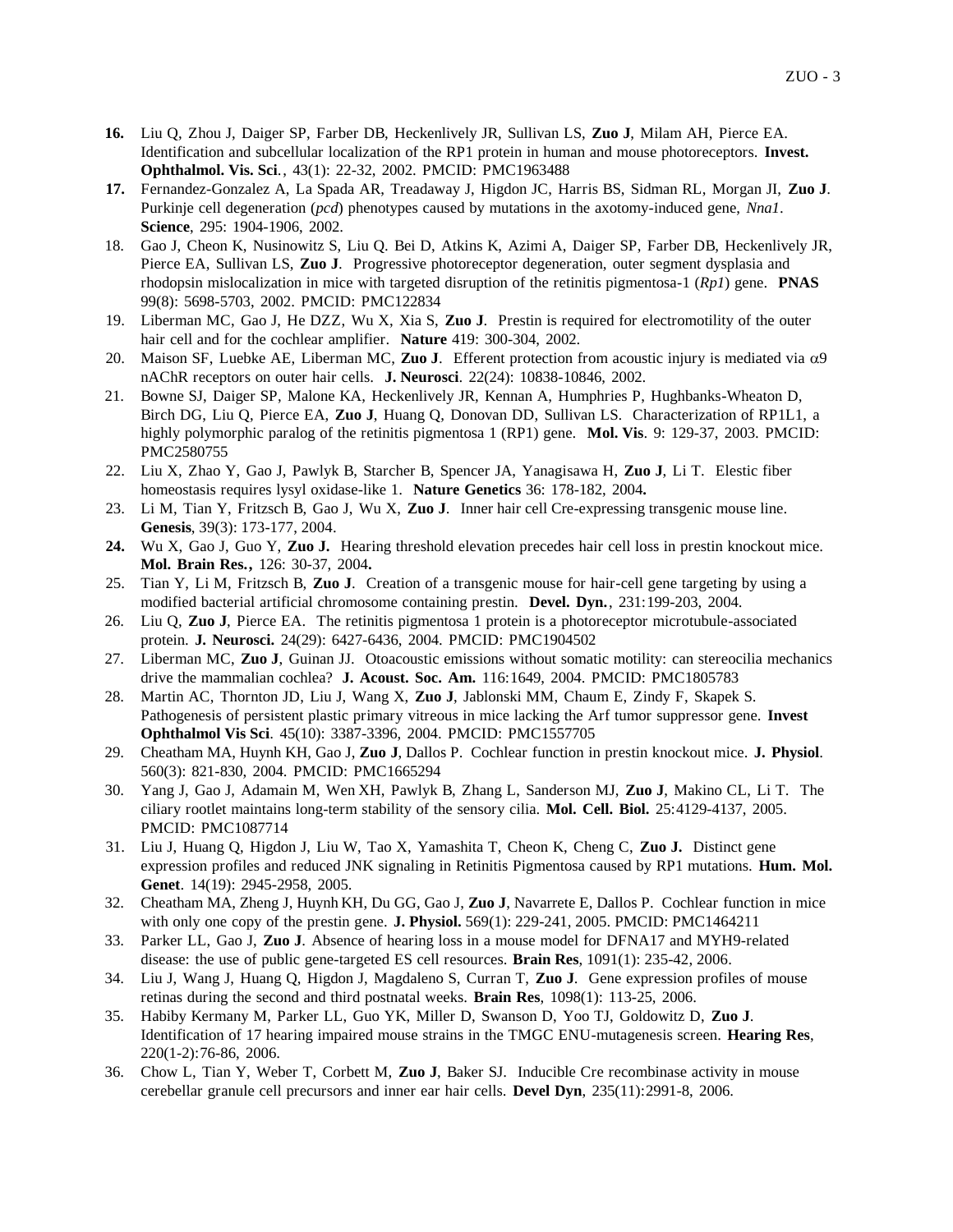- 37. Wu X, Currall B, Yamashita T, Parker LL, Hallworth R, **Zuo J**. Prestin-prestin and prestin-GLUT5 interactions in HEK293T cells. **Devel Neurobiol** (formerly **J Neurobiol**) 67(4): 483-97, 2007.
- 38. Maison SF, Parker LL, Young L, Adelman JP, **Zuo J**, Liberman MC. Overexpression of SK2 channels enhances efferent suppression of cochlear responses without enhancing noise resistance. **J. Neurophysiol**. 97(4):2930-6, 2007. PMCID: PMC1850627
- 39. Gao J, Maison SF, Wu X, Hirose K, Jones SM, Bayazitov I, Tian Y, Mittleman G, Matthews D, Zakharenko S, Liberman MC, Zuo J. Orphan glutamate receptor  $\delta$ 1 subunit required for high-frequency hearing. Mol. Cell. Biol. 27(12): 4500-12, 2007. PMCID: PMC1900048
- 40. Cheatham MA, Zheng J, Huynh KH, Du GG, Edge RM, Anderson CT, **Zuo J**, Ryan AF, Dallos P. Evaluation of an independent prestin mouse model derived from the 129S1 strain. **Audiol Neurootol**. 12(6):378-390, 2007.
- 41. Gao J, Wang X, Wu X, Aguinaga S, Huynh K, Jia S, Matsuda K, Patel M, Zheng J, Cheatham M, He D, Dallos P, **Zuo J**. Prestin-based outer hair cell somatic motility in knockin mice does not appear to adjust the operating point of a cilia-based amplifier. **PNAS**, 104(30): 12542-12547, 2007. PMCID: PMC1941505
- 42. Yu S, Hackmann K, Gao J, He X, Piontek K, González MAG, Menezes LF, Xu H, Germino GG, **Zuo J**, Qian F. Essential role of cleavage of polycystin-1 at G-protein coupled-receptor proteolytic site for kidney tubular structure. **PNAS**, 104(47): 18688-93, 2007. PMCID: PMC2141838
- 43. Weber T, Corbett MK, Chow LML, Valentine MB, Baker SJ, **Zuo J**. Rapid cell-cycle reentry and cell death after acute inactivation of the retinoblastoma gene product in postnatal cochlear hair cells. **PNAS**, 105(2): 781-5, 2008. PMCID: PMC2206613
- 44. Mellado Lagarde MM, Drexl M, Lukashkin AN, **Zuo J**, Russell IJ. Prestin's role in cochlear frequency tuning and transmission of mechanical responses to neural excitation. **Current Biol.**, 18: 200-202, 2008.
- 45. Drexl M, Mellado-Lagarde M, **Zuo J,** Lukashkin AN, Russell IJ. The role of prestin in the generation of electrically evoked otoacoustic emissions in mice. **J. Neurophysiology**, 99: 1607-1615, 2008.
- 46. Singh AK, Amlal H, Haas PJ, Dringenberg U, Fussell S, Barone S, Engelhardt R, Zuo J, Seidler U, Soleimani M. Fructose-induced hypertension: essential role of chloride and fructose absorbing transporters PAT1 and Glut5. **Kidney International**, 74(4):438-47, 2008.
- 47. Dallos P, Wu X, Cheatham MA, Gao J, Zheng J, Anderson CT, Jia S, Wang X, Cheng WHY, Sengupta S, He DZZ, **Zuo J**. Prestin-based outer hair cell motility is necessary for mammalian cochlear amplification. **Neuron**, 58(3): 333-339, 2008. PMCID: [PMC2435065](http://www.pubmedcentral.gov/articlerender.fcgi?tool=nihms&artid=2435065)
- 48. Wu X, Wang X, Gao J, Yu Y, Jia S, Zheng J, Dallos P, He DZZ, Cheatham M, **Zuo J**. Glucose transporter 5 is undetectable in outer hair cells and does not contribute to cochlear amplification. **Brain Res**, 1210: 20- 28, 2008. PMCID: [PMC2483732](http://www.pubmedcentral.gov/articlerender.fcgi?tool=nihms&artid=2483732)
- 49. Winter H, Rüttiger L, Müller M, Kuhn S, Brandt N, Zimmermann U, Hirt B, Bress A, Sausbier M, Conscience A, Flamant F, Tian Y, **Zuo J**, Pfister M, Ruth P, Löwenheim H, Samarut J, Engel J, Knipper M. Deafness in TRβ-mutants is caused by malformation of the tectorial membrane. **J. Neurosci**., 29(8):2581-2587, 2009. PMCID: [PMC2748340](http://www.pubmedcentral.gov/articlerender.fcgi?tool=nihms&artid=2748340)
- 50. Barone S, Fussell SL, Singh AK, Lucas F, Xu J, Kim C, Wu X, Yu Y, Amlal H, Seidler U, **Zuo J**, Soleimani M. Slc2a5 (glut5) is essential for the absorption of fructose in the intestine and generation of fructose-induced hypertension. **J. Biol. Chem.**, 284(8):5056-66, 2009. PMCID: PMC2643499
- 51. Yamashita T, Liu J, Gao J, LeNoue S, Wang C, Kaminoh J, Bowne SJ, Sullivan LS, Daiger SP, Zhang K, Fitzgerald ME, Kefalov V, **Zuo J**. Essential and synergistic roles of RP1 and RP1L1 in rod photoreceptor axoneme and retinitis pigmentosa. **J. Neurosci**. 29(31): 9748-9760, 2009. PMCID: [PMC2748320](http://www.pubmedcentral.gov/articlerender.fcgi?tool=nihms&artid=2748320)
- 52. Bahloul A, Simmler MC, Michel V, Leibovici M, Perfettini I, Roux I, Weil D, Nouaille S, **Zuo J**, Zadro C, Licastro D, Gasparini P, Avan P, Hardelin JP, Petit C. Vezatin, an integral membrane protein of adherens junctions, is required for sound-resilience of cochlear hair cells. **EMBO Molecular Medicine,** 1(2): 125-38, 2009. PMID: PMC20049712
- 53. He DZZ, Jia S, Sato T, **Zuo J**, Andrade LR, Riordan GP, Kachar B. Changes in plasma membrane structure and electromotile properties in prestin deficient outer hair cells. **Cytoskeleton**, 67(1): 43-55, 2010. PMCID: PMC2842980
- 54. Wu X, Steigelman K, Bonten E, Hu H, He W, Ren T, **Zuo J**, d'Azzo A. Vacuolization and alterations of lysosomal membrane proteins in cochlear marginal cells underlie hearing loss in Neuraminidase 1 deficient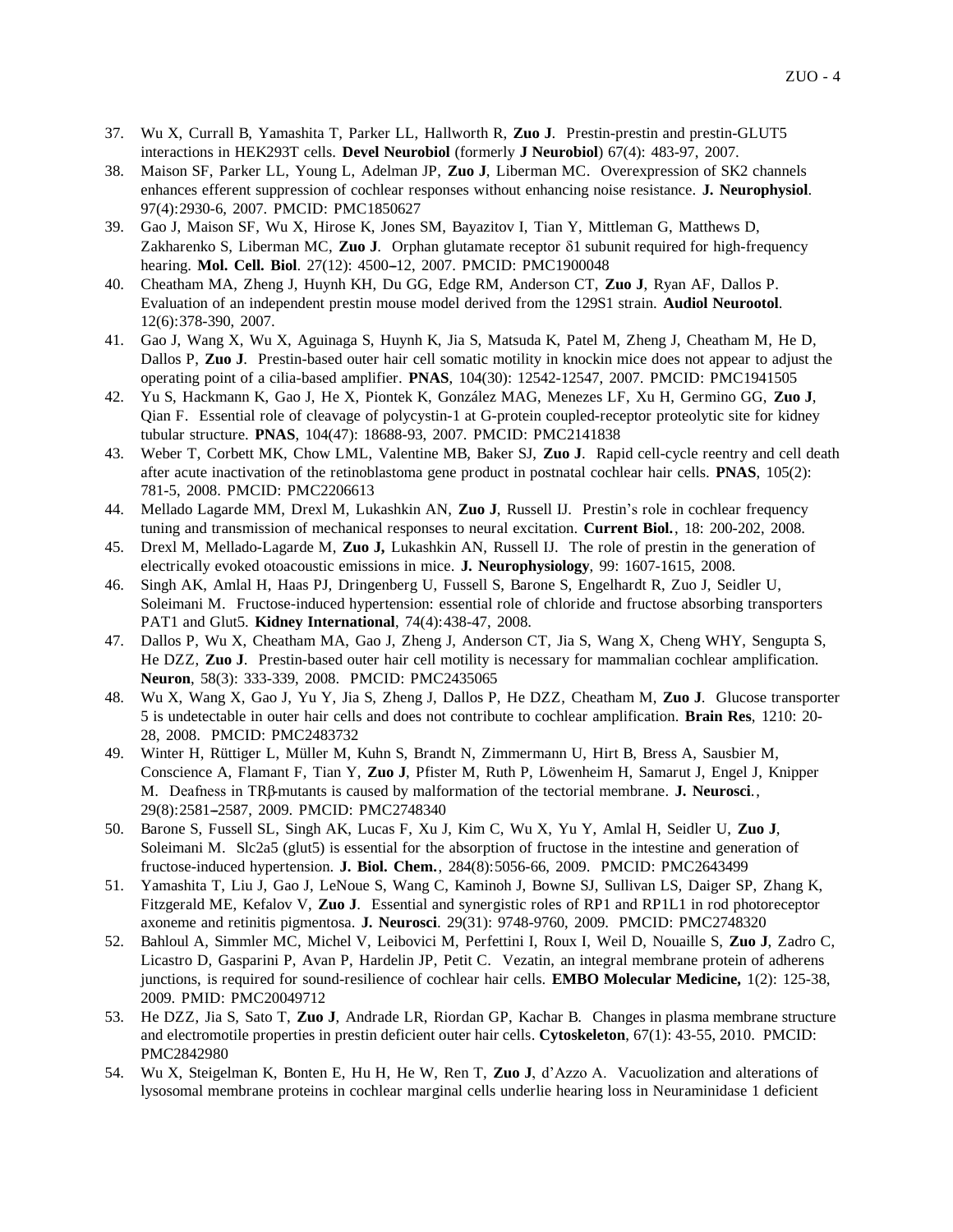mice. **Biochimica et Biophysica Acta - Molecular Basis of Disease**, 1802: 259-268, 2010. PMCID: [PMC2818351](http://www.pubmedcentral.gov/articlerender.fcgi?tool=nihms&artid=2818351)

- 55. Yu Y, Weber T, Yamashita T, Liu Z, Valentine MB, Cox BC, **Zuo J**. In vivo proliferation of postmitotic cochlear supporting cells in neonatal mice by acute ablation of the Retinoblastoma protein. **J. Neurosci**., 30(17): 5927-5936, 2010. PMCID: [PMC2902201](http://www.pubmedcentral.gov/articlerender.fcgi?tool=nihms&artid=2902201)
- 56. Liu Z, Owen T, Zhang L, **Zuo J**. Dynamic expression pattern of sonic hedgehog in developing cochlear spiral ganglion neurons. **Devel. Dyn.**, 239(6):1674-83, 2010. PMCID: PMC2963025
- 57. Caddy J, Wilanowski T, Darido C, Dworkin S, Ting SB, Zhao Q, Rank G, Auden A, Srivastava S, Papenfuss TA, Murdoch JN, Humbert PO, [Parekh V,](http://www.ncbi.nlm.nih.gov/pubmed?term=%22Parekh%20V%22%5BAuthor%5D) Boulos N, Weber T, **Zuo J**, Cunningham JM, Jane SM. Epidermal wound repair is regulated by the planar cell polarity signaling pathway, **Developmental Cell**, 19(1):138-47, 2010. PMCID: PMC2965174
- 58. Steigelman KA, Lelli A, Wu X, Gao J, Lin S, Piontek K, Wodarczyk C, Boletta A, Kim H, Qian F, Germino G, Géléoc GSG, Holt JR, **Zuo J**. Polycystin-1 is required for stereocilia structure but not for mechanotransduction in inner ear hair cells, **J. Neurosci.**, 31(34):12241-50, 2011. PMCID: PMC3164988
- 59. Weddell T, Mellado-Lagarde MM, Lukashkina V, Lukashkin A\*, **Zuo J\***, Russell I\*. Prestin links extrinsic tuning to neural excitation in the mammalian cochlea. **Current Biol**., 21(18):R682-R683, 2011. PMCID: PMC3228240 (\* co-corresponding authors)
- 60. Fang J, Zhang WC, Yamashita T, Gao J, Zhu MS, **Zuo J**. Outer hair cell--specific prestin-CreERT2 knockin mouse lines. **Genesis,** 50(2):124-31, 2012. PMCID: PMC3261330
- 61. Liu Z, Owen T, Fang J, Srinivasan RS, **Zuo J**. In vivo Notch reactivation in differentiating cochlear hair cells induces Sox2 and Prox1 expression but does not disrupt hair cell maturation. **Devel. Dyn**, 241(4):684- 96, 2012. PMCID: PMC3302943
- 62. Liu Z, Owen T, Fang J, **Zuo J**. Overactivation of Notch1 signaling induces ectopic hair cells in the mouse inner ear in an age-dependent manner. **PLoS One**, 7(3): e34123, 2012. PMCID: PMC3309011
- 63. Zhu GJ, Wang F, Chen C, Xu L, Zhang WC, Fan C, Peng YJ, Chen J, He WQ, Guo SY, **Zuo J**, Gao X, Zhu MS. [Myosin light-chain kinase is necessary for membrane homeostasis in cochlear inner hair cells.](http://www.ncbi.nlm.nih.gov/pubmed/22485190) **PLoS One**, 7(4): e34894, 2012. PMCID: PMC3317649
- 64. Burns J, Cox BC, Thiede B, On D, **Zuo J**, Corwin J. In vivo proliferative regeneration of balance hair cells in newborn mice. **J. Neurosci**., 32 6570-7, 2012. PMCID: PMC3359838
- 65. Liu Z, Dearman JA, Cox BC, Walters Brandon J, Zhang L, Ayrault O, Zindy F, Gan L, Roussel MF, **Zuo J**. Age-dependent in vivo conversion of mouse cochlear pillar and Deiters' cells to immature hair cells by Atoh1 ectopic expression. **J. Neurosci**., 32 6600-10, 2012. PMCID: PMC3359704
- 66. Chai R, Kuo BR, Wang T, Liaw E, Xia A, Jan TA, Liu Z, Taketo MM, Oghalai JS, Nusse R, **Zuo J**, Cheng AG. Wnt signaling induces proliferation of Lgr5-positive sensory precursors in the postnatal mouse cochlea. **PNAS**, 109(21):8167-72, 2012. PMCID: PMC3361451
- 67. Liu Z, Walters Brandon J, Owen T, Brimble MA, Steigelman KA, Zhang L, Mellado-Lagarde MM, Valentine MB, Yu Y, Cox BC, **Zuo J**. Regulation of p27Kip1 by Sox2 maintains quiescence of inner pillar cells in the murine auditory sensory epithelium. **J. Neurosci**. 32(31): 10530-40, 2012. PMCID: PMC3427024
- 68. Yamashita T, Fang J, Gao J, Yu J, Mellado-Lagarde MM, **Zuo J**. Normal hearing sensitivity at low-tomiddle frequencies with 34% prestin-charge density. **PLoS One**, 7(9):e45453, 2012. PMCID: PMC3448665.
- 69. Mellado Lagarde MM, Cox BC, Fang J, Taylor R, Forge A, **Zuo J**. Selective ablation of pillar and Deiters' cells severely affects cochlear postnatal development and hearing in mice. **J. Neurosci**., 33(4): 1564-76, 2013. PMCID: PMC3567488.
- 70. Liu Z, Liu ZY, Walters Bradley J, Owen T, Kopan R, **Zuo J**. In vivo visualization of Notch1 proteolysis reveals the heterogeneity of Notch1 signaling activity in the mouse cochlea. **PLoS One**, 8(5): e64903, 2013. PMCID:PMC3669271
- 71. Yang JJ, Lim J, Huang J, Bass J, Wu J, Wang C, Fang J, Stewart E, Robinson G, Evans W, Pappo A, **Zuo J**, Relling MV, Onar-Thomas A, Gajjar A, Stewart C. Inherited TPMT genetic variation and cisplatininduced ototoxicity in children with cancer. **Clinical Pharmacology and Therapeutics**, 94(2):252-9, 2013. PMCID:PMC3883563
- 72. Layman WS, Sauceda MA, **Zuo J**. Epigenetic alterations by NuRD and PRC2 in the neonatal mouse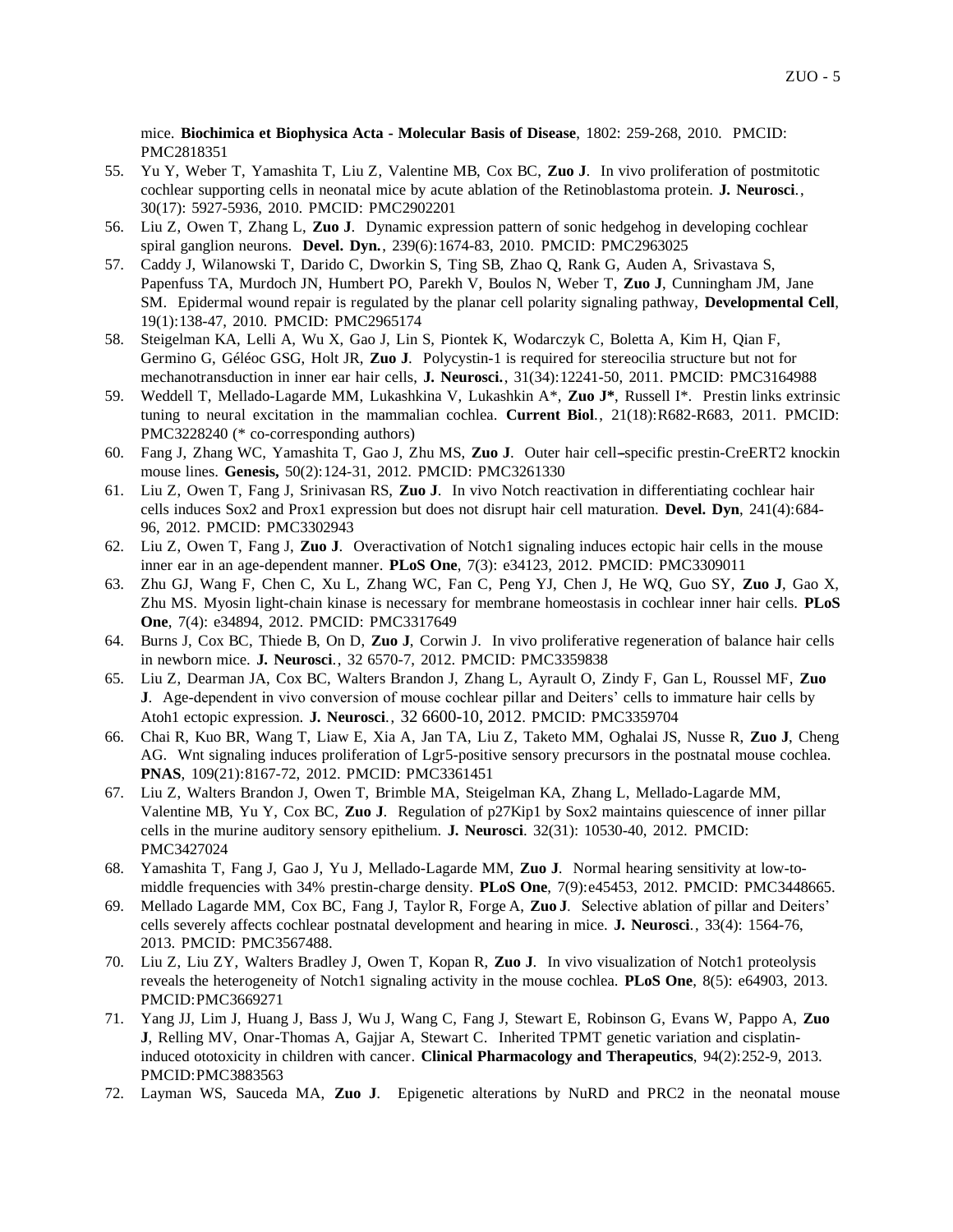cochlea. **Hearing Res,** 304C:167-178, 2013. PMCID:PMC3784354

- 73. Tharabenjasin P, Douard V, Patel C, Krishnamra N, Johnson R, **Zuo J**, Ferraris R. Acute interactions between intestinal sugar and calcium transport in vitro. **American Journal of Physiology**, 306(1):G1-12, 2014. PMID:
	- 24177030
- 74. Cox BC, Chai R, LeNoir A, Liu Z, Zhang L, Chalasani K, Steigelman KA, Fang J, Rubel E, Cheng AG, **Zuo J**. Spontaneous hair cell regeneration in the neonatal mouse cochlea in vivo. **Development**, 141: 816- 829, 2014. PMC3912828
- 75. Liu Z, Fang J, Dearman J, Zhang L, **Zuo J**. In vivo generation of inner hair cells in postnatal mouse cochleae by ectopic Atoh1 expression. **PLoS One**, 9(2): e89377, 2014. PMC3930725
- 76. Walters Brandon J, Lin W, Diao S, Brimble M, Iconaru L, Dearman J, Goktug A, Chen T, **Zuo J**. Highthroughput screening reveals Alsterpaullone, 2-Cyanoethyl as a potent  $p27^{Kip1}$  transcriptional inhibitor. **PLoS One**, 9(3): e91173, 2014. PMC3960108
- 77. Gao SS, Wang R, Raphael PD, Moayedi Y, Groves AK, **Zuo J**, Applegate BE, Oghalai JS. Vibration of the organ of Corti within the cochlear apex in mice. **J. Neurophysiology**, 112, 2014. PMCID: PMC4122729
- 78. Cox BC, Dearman JA, Brancheck J, Zindy F, Roussel MF, **Zuo J**. Generation of Atoh1-rtTA transgenic mice to alter gene expression in hair cells of the inner ear. **Sci. Reports**, 4: 6885, 2014. PMCID: PMC4217099
- 79. Mellado Lagarde MM, Wan G, Zhang L, Gigliello AR, McInnis JJ, Zhang Y, Bergles DE, **Zuo J\***, Corfas G\*. Spontaneous regeneration of cochlear supporting cells after neonatal ablation ensures hearing in the adult mouse. **PNAS,** 2014 Nov 25;111(47):16919-24. doi: 10.1073/pnas.1408064111. Epub 2014 Nov 10. (\* cocorresponding authors). PMCID: PMC4250150
- 80. Walters Bradley J, Liu Z, Crabtree M, Coak E, Cox BC, Zuo J. Auditory hair cell-specific p27<sup>Kip1</sup>deletion in postnatal mice promotes cell autonomous generation of new hair cells and normal hearing. **J. Neurosci**., 34(47): 15751-63, 2014. PMCID: PMC4236404
- 81. Cai Q, Wang B, Coling D, **Zuo J**, Fang J, Yang S, Vera K, Hu B. Disruption of OHC function by prestin interference reduces cochlear responses to acoustic overstimulation. **PLoS One**, Dec 8;9(12):e113990. doi: 10.1371/journal.pone.0113990. eCollection 2014. PMCID: PMC4259315
- 82. Liu X, Yamashita T, Chen Q, Belevych N, McKim D, Tarr A, **Zuo J**, Coppola V, Nath N, Nemeth D, Syed Z, Quan N. Interleukin 1 type 1 receptor restore: a genetic mouse model for studying interleukin 1 receptor mediated effects in specific cell types. **J. Neurosci**., Feb 18;35(7):2860-70. doi: 10.1523/JNEUROSCI.3199- 14.2015. PMCID: PMC4331620.
- 83. Xu H, Robinson GW, Huang J, Lim JYS, Zhang H, Bass JK, Broniscer A, Chintagumpala M, Bartels U, Gururangan S, Hassall T, Fisher M, Cohn R, Yamashita T, Teitz T, **Zuo J**, Onar-Thomas A, Gajjar A, Stewart CF, Yang JJ. Common variants in ACYP2 influence the susceptibility to cisplatin-induced hearing loss. **Nat. Genetics**, 2015 Mar;47(3):263-6. doi: 10.1038/ng.3217. Epub 2015 Feb 9. PMID: 25814313
- 84. Wang T, Chai R, Kim GS, Pham N, Jansson L, Nguyen DH, Kuo B, May L, **Zuo J**, Cunningham LL, Cheng AG. Damage-recruited Lgr5+ cells regenerate hair cells via proliferation and direct transdifferentiation in neonatal mouse utricle. **Nat. Communications**, 2015 Apr 7;6:6613. doi: 10.1038/ncomms7613. PMCID: PMC4391285.
- 85. Walters Bradley J. and **Zuo, J**. A Sox10-rtTA mouse line for inducible gene expression and fate mapping within the inner ear. **J Assoc Res Otolaryngol.** (**JARO)**, 2015 Jun;16(3):331-45. doi: 10.1007/s10162-015- 0517-9. Epub 2015 Apr 21. PMCID: PMC4417091.
- 86. Walters Bradley J, Yamashita T, **Zuo J**. Sox2-CreER mice are useful for fate mapping of mature, but not neonatal, cochlear supporting cells in hair cell regeneration studies. **Sci. Reports**, 5:11621, 2015. PMCID: PMC4479870
- 87. Layman WS, Williams DM, Dearman JA, Sauceda MA, **Zuo J**. Histone deacetylase inhibition protects hearing against acute ototoxicity by activating the Nf-κB pathway. **Cell Death Discovery**, 1: 15012, 2015. PMCID: PMC4536828
- 88. Kuo BR, Baldwin E, Layman WS, Taketo MM, **Zuo J**. In vivo cochlear hair cell generation and survival by co-activation of β-catenin and Atoh1. **J. Neurosci.**, 35(30): 10786-98, 2015. PMCID: PMC4518053
- 89. Yamashita T, Hakizimana P, Wu S, Hassan A, Jacob S, Jamshid T, Fang J, Mellado-Lagarde M, Gursky R, Horner L, Leibiger B, Leijon S, Centonze VE, Berggren P, Frase S, Auer M, Brownell WE, Fridberger A,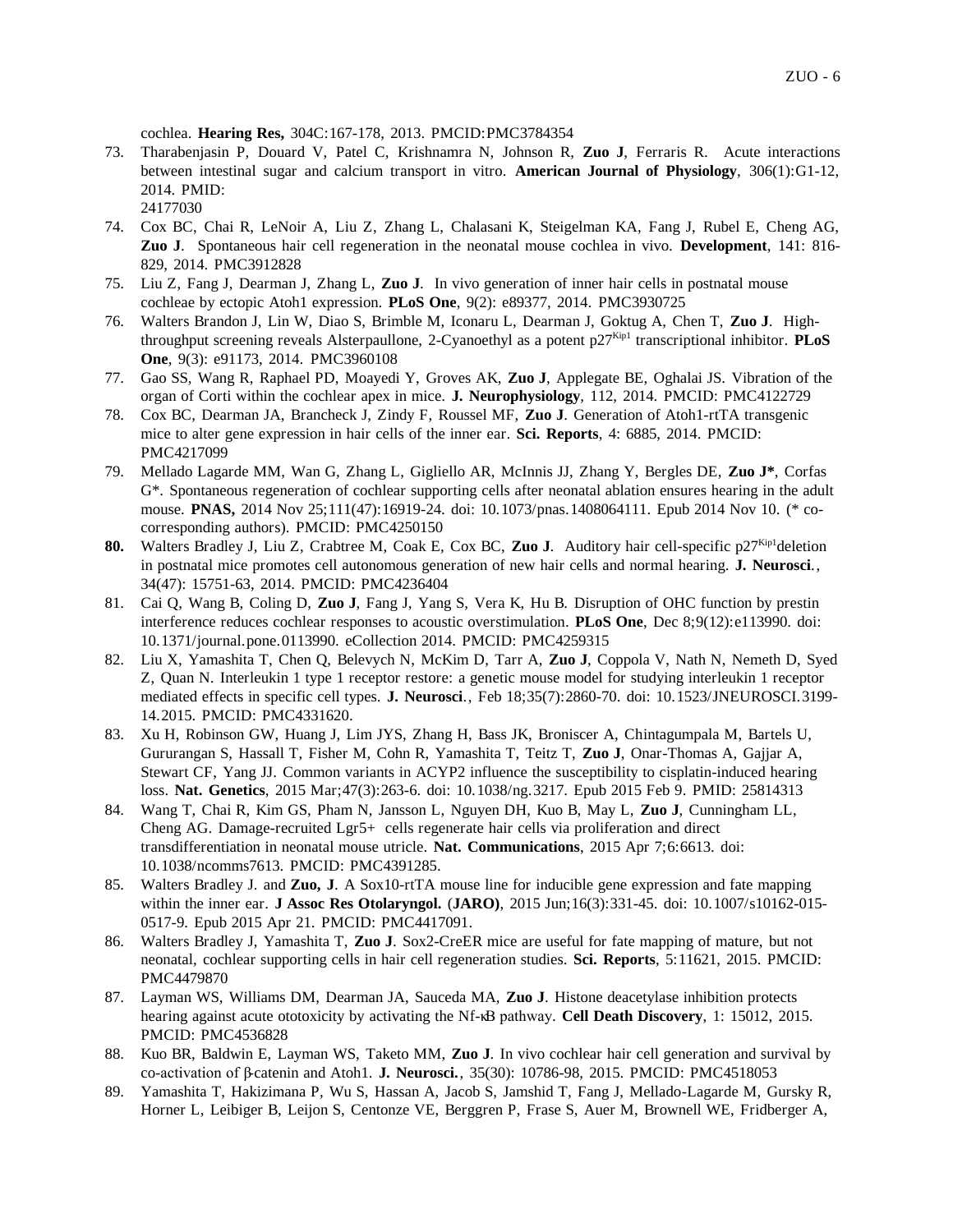**Zuo J**. Outer Hair Cell Lateral Wall Structure Constrains the Mobility of Plasma Membrane Proteins. **PLoS Genetics**, 11(9):e1005500, 2015. PMCID: PMC4564264

- 90. Iconaru LI, Baratham K, Ramanathan A, Zhang W, Shelat A, **Zuo J\***, Kriwacki RW\*. Discovery of small molecules that inhibit the disordered protein, p27<sup>Kip1</sup>. Sci. Reports, 5:15686, 2015. (\* co-corresponding authors). PMCID: PMC4623604
- 91. Walters Brandon J, Diao S, Zheng F, Walters Bradley J, Layman WS, **Zuo J**. Pseudo-immortalization of postnatal cochlear stem cells yields a scalable cell line capable of transcriptionally regulating mature hair cell genes. **Sci. Reports**, 5:17792, 2015. PMCID: PMC4671002
- 92. Zhang J, Liu Z, Tian Y, Men Y, Liu X**\***, **Zuo J\*** and Gao J**\***, Abnormal mRNA Splicing but normal auditory brainstem response (ABR) in mice with the prestin mutation IVS2-2A/G. **Mutation Research**, May 12, 2016;790:1-7. doi: 10.1016/j.mrfmmm.2016.05.004. [Epub ahead of print] PMID: 27232762 (\* cocorresponding authors).
- 93. Walters Bradley J, Coak E, Dearman J, Bailey G, Yamashita T, Kuo B, **Zuo J**, In vivo interplay of p27Kip1, GATA3, ATOH1, and POU4F3 converts nonsensory cells to hair cells in adult mice. **Cell Reports**, 2017 Apr 11;19(2):307-320. doi: 10.1016/j.celrep.2017.03.044. NIHMS861746.
- 94. Lukashkina VA, Yamashita T, **Zuo J,** Lukashkin AN, Russell IJ, Amplification mode differs along the length of the mouse cochlea as revealed by connexin 26 deletion from specific gap junctions. **Sci. Reports**, 2017 Jul 12;7(1):5185. doi: 10.1038/s41598-017-04279-3.
- 95. Ban D, Iconaru LI, Ramanathan A, **Zuo J**, Kriwacki RW. A small molecule causes a population shift in the conformational landscape of an intrinsically disordered protein. **Journal of the American Chemical Society**, 2017 Oct. 4; 139(39): 13692-13700. doi: 10.1021/jacs.7b01380. Epub 2017 Sep 21. PMID: 28885015
- 96. Teitz T, Fang J, Goktug AN, Bonga JD, Diao S, Hazlitt RA, Iconaru L, Morfouace M, Currier D, Zhou Y, Umans RA, Taylor MR, Cheng C, Min J, Freeman B, Peng J, Roussel MR, Kriwacki R, Guy RK, Chen T, **Zuo J**. CDK2 inhibitors as candidate therapeutics for cisplatin- and noise-induced hearing loss. **J. Experimental Medicine,** 2018 April 2; 215(4): 1187-1203. doi: 10.1084/jem.20172246. Epub 2018 Mar 7. PMID: 29514916
- 97. Yamashita T, Zheng F, Finkelstein D, Kellard Z, Robert C, Rosencrance CD, Sugino K, Easton J, Gawad C, **Zuo J**. High-resolution transcriptional dissection of *in vivo* Atoh1-mediated cochlear hair cell conversion identifies Isl1 as a co-reprogramming factor**. Submitted**.
- 98. Zhu GJ, Ma DB, Tao T, Wei-Qi He WQ, Wang F, Qian XY, Zhou H, Fan C, Wang P, Chen X, Zhao W, Sun J, Chen HQ, Wang Y, Gao X, **Zuo J**, Wan G, Gao X, Zhu MS. Aberrant Espin expression mediates the auditory pathology in a mouse model of the human DFNA15 deafness. **Submitted**.

#### **Reviews**

- 1. Heintz N, Feng L, Gubbay J, Cheng S, **Zuo J**, De Jager PL, Norman DJ. Lurcher, cell death and the cell cycle. In: Research and Perspectives in Alzheimer's Disease. Springer-Verlag, Paris, France, pp. 194-201, 1994.
- 2. **Zuo J**, de Jager PL, Heintz N. Molecular basis of neurodegeneration in lurcher mice. Short course on ion channels and brain functions for 27th Annual Meeting Soc Neurosci, New Orleans, LA, October 25-30, 1997.
- 3. **Zuo J**. Transgenic and gene targeting studies of hair cell functions in mouse inner ear. **J. Neurobiol**. 53: 286- 305, 2002.
- 4. Gao J, Wu X, **Zuo J**. Targeting hearing genes in mice. Invited Review for **Mol. Brain Research**, 132(2): 192- 207, 2004.
- 5. Jia S, **Zuo J**, Dallos P, He DZZ. The cochlear amplifier: is it hair bundle motion of outer hair cells? In **Auditory Mechanisms: Processes and Models**, Ed. Nuttall AF, pp. 201-208, Portland OR, World Scientific, Singapore, 2006.
- 6. Wu X, **Zuo J**. Cellular and molecular mechanisms of mechanical amplification in the mammalian cochlea. Invited review for the **Handbook of Neurochemistry and Molecular Neurobiology**, Springer US, 3rd Edition, pp 93-108, 2007; DOI 10.1007/978-0-387-30374-1.
- 7. Tian Y, James S, **Zuo J**, Fritzsch B, Beisel KW. Conditional and inducible gene recombineering in the mouse inner ear. **Brain Res**, 1091(1): 243-54, 2006. PMCID:PMC3901521
- 8. Hallworth R, Currall B, Nichols MG, Wu X, **Zuo J**. Studying Inner Ear Protein-Protein Interactions Using FRET and FLIM. **Brain Res**, 1091(1): 122-31, 2006. PMCID:PMC1992439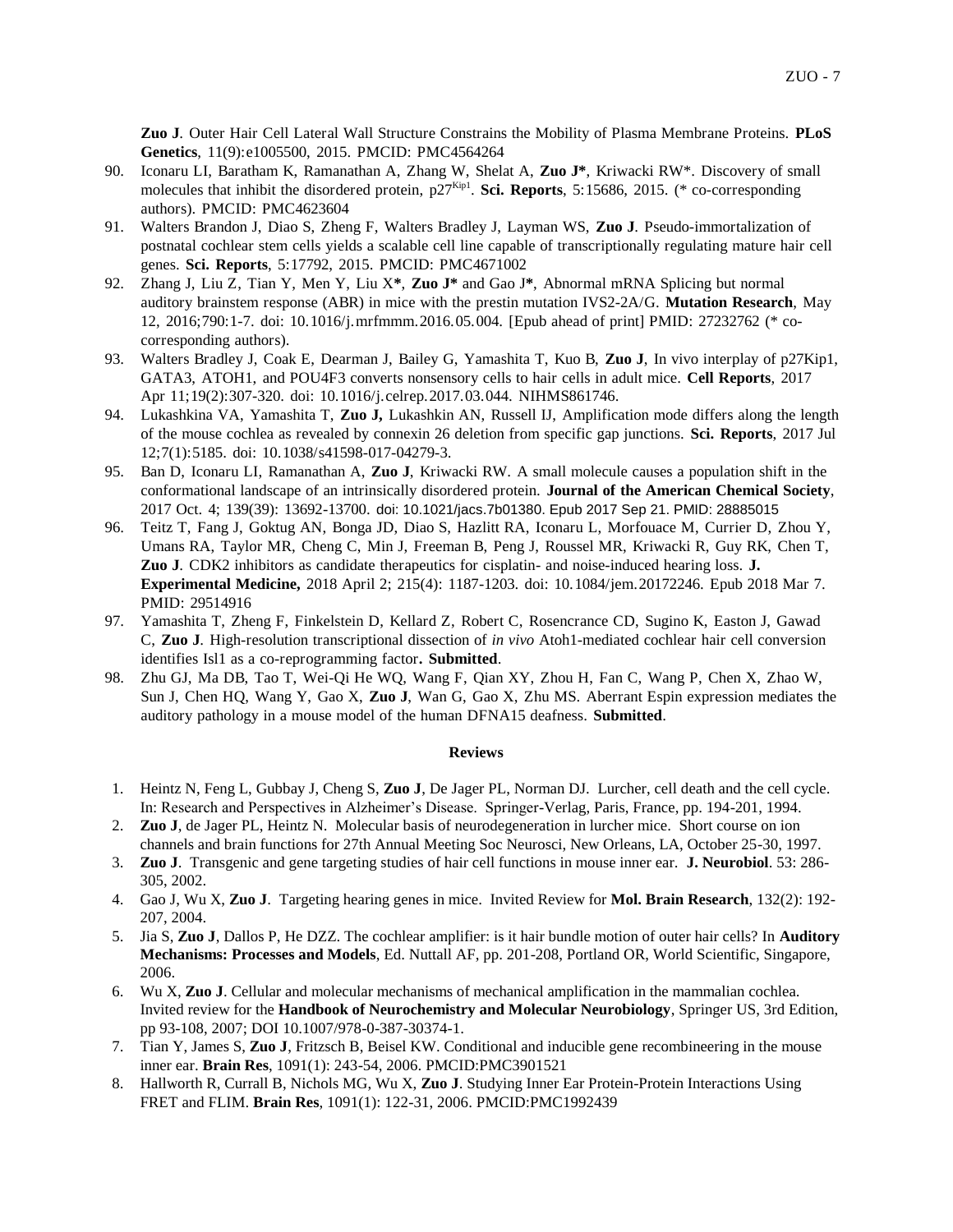- 9. Liu Z, **Zuo J**. Cell cycle regulation in hair cell development and regeneration in the mammalian cochlea. Invited Review, **Cell Cycle**, 7:14, 2129-2133, 2008. PMCID: PMC2538578.
- 10. Yu Y, **Zuo J**. The practical use of Cre and loxP technologies in mouse auditory research. In: Molecular Protocols in Auditory/Vestibular Research, section editor: Bernd Sokolowski; Molecular Medicine, series editor: John Walker; Humana Press, Methods Mol Biol. 2009; 493: 87-102. PMID:18839343
- 11. **Zuo J**. Initiating cell regeneration in the mammalian cochlea. **AG Bell 2010 Research Symposium**, ''Remodeling the deafened cochlea for auditory sensation: advances and obstacles'', page 7-11, Orlando, Florida.
- 12. Layman W, **Zuo J**. An unheard benefit of phosphodiesterase inhibition. News & Views, **Nature Medicine**, 18(2):206-7, 2012. PMID:22310685
- 13. Cox BC, Liu Z, Mellado-Lagarde MM, **Zuo J**. Conditional gene expression in the mouse inner ear using CreloxP. **Journal of the Association for Research in Otolaryngology (JARO),** Apr 24, 2012. PMCID: PMC3346893.
- 14. Walters Bradley J, **Zuo J**. Postnatal development, maturation and aging of the mouse cochlea and their effects on hair cell regeneration. Invited Review, **Hearing Res**, Nov 16, 2012. PMCID:PMC3594364
- 15. Layman WS, **Zuo J**. Epigenetic regulation in the inner ear and its potential roles in development, protection, and regeneration. **Frontiers in Cellular Neuroscience**, Jan 7;8:446. doi: 10.3389/fncel.2014.00446. eCollection 2014. Review. PMCID:PMC4285911
- 16. Layman WS, **Zuo J**. Preventing ototoxic hearing loss by inhibiting histone deacetylases. **Cell Death Diseases**, 2015, Sep 10;6:e1882. PMCID:PMC4650447
- 17. Teitz T, Goktug A, Chen T, **Zuo J**. Development of cell-based high-throughput chemical screens for protection against cisplatin-induced ototoxicity, in ''**Auditory Vestibular Research Methods**'', Springer Verlag Publishers, 2016, See http://www.springer.com/us/book/9781493936137, ISBN 978-1-4939-3615-1, Methods Mol Biol. 1427:419-30. PMID: 27259939
- **18.** Zheng F, **Zuo J**. Cochlear hair cell regeneration after noise-induced hearing loss: does regeneration follow development?, **Hearing Research**, 2016 Dec 26. pii: S0378-5955(16)30260-X. doi: 10.1016/j.heares.2016.12.011. [Epub ahead of print] Review. PMID: 28034617.
- 19. Wood MB, **Zuo J**. The contribution of immune infiltrates to ototoxicity and cochlear hair cell loss. **Frontiers in Cellular Neurosci.**, 11:106, 2017. doi: 10.3389/fncel.2017.00106.
- 20. Hazlitt RA, Min J, **Zuo J**. Progress in the development of preventative drugs for cisplatin-induced hearing loss, Invited Mini-perspective, **J. Med Chem**. J Med Chem. 2018 Feb 1. doi: 10.1021/acs.jmedchem.7b01653. [Epub ahead of print] PMID: 29361217
- 21. Steyger PS, Cunningham LL, Esquivel CR, Watts KL, Zuo J. Editorial: Cellular Mechanisms of Ototoxicity. Front Cell Neurosci. 2018 Mar 27;12:75. doi: 10.3389/fncel.2018.00075. eCollection 2018.

### **Patents**

- 1. Methods and compositions of p27Kip1 transcriptional modulators. **Zuo J**, Chen T, Walters Brandon, Kuo B, Walters Bradley. Patent No.: US 9,572,815 B2. Issued date: Feb. 21, 2017. (U.S. National Phase Application No. 14/774,597, Based on International Patent Application No. PCT/US2014/029927. This is the SJ-13-0019 patent family. There is also a pending U.S. continuation application in this family-no. 15/394,375 filed December 29, 2016.)
- 2. Methods and Compositions for the Prevention and Treatment of Hearing Loss, **Zuo J**, Teitz T, Fang J, Goktug A, Chen T, Min J, Guy K. US Patent Application No. 62/181,755, filed on 6.18.2015. PCT/US16/38384; WO 2016/205806, published Dec. 22, 2016. This is the SJ-14-0028 patent family. The national phase deadline is December 20, 2017.
- 3. Compositions and Methods for the Prevention and Treatment of Hearing Loss, **Zuo J,** Zheng F, Yamashita T, Zoe K, Teitz T, Chen T, Min J. Provisional patent application filed (5.3.2017). This is the SJ-17-0003 patent family for inhibitors of EGFR signaling.
- 4. Combination Therapy for Treating Disorders of the Ear. **Zuo J,** Yamashita T, Layman W, Zheng F. An abbreviated provisional application (62/457,487) was filed Feb. 10, 2017 based on the SJ-17-0016 patent family including Isl1 and PRC2/Lsd1 on Atoh1 gene therapy. A second provisional application was filed on 5/2/2017 based on SJ-17-0020 invention disclosure to include other transcription factors. PCT is filed on Feb. 10, 2018.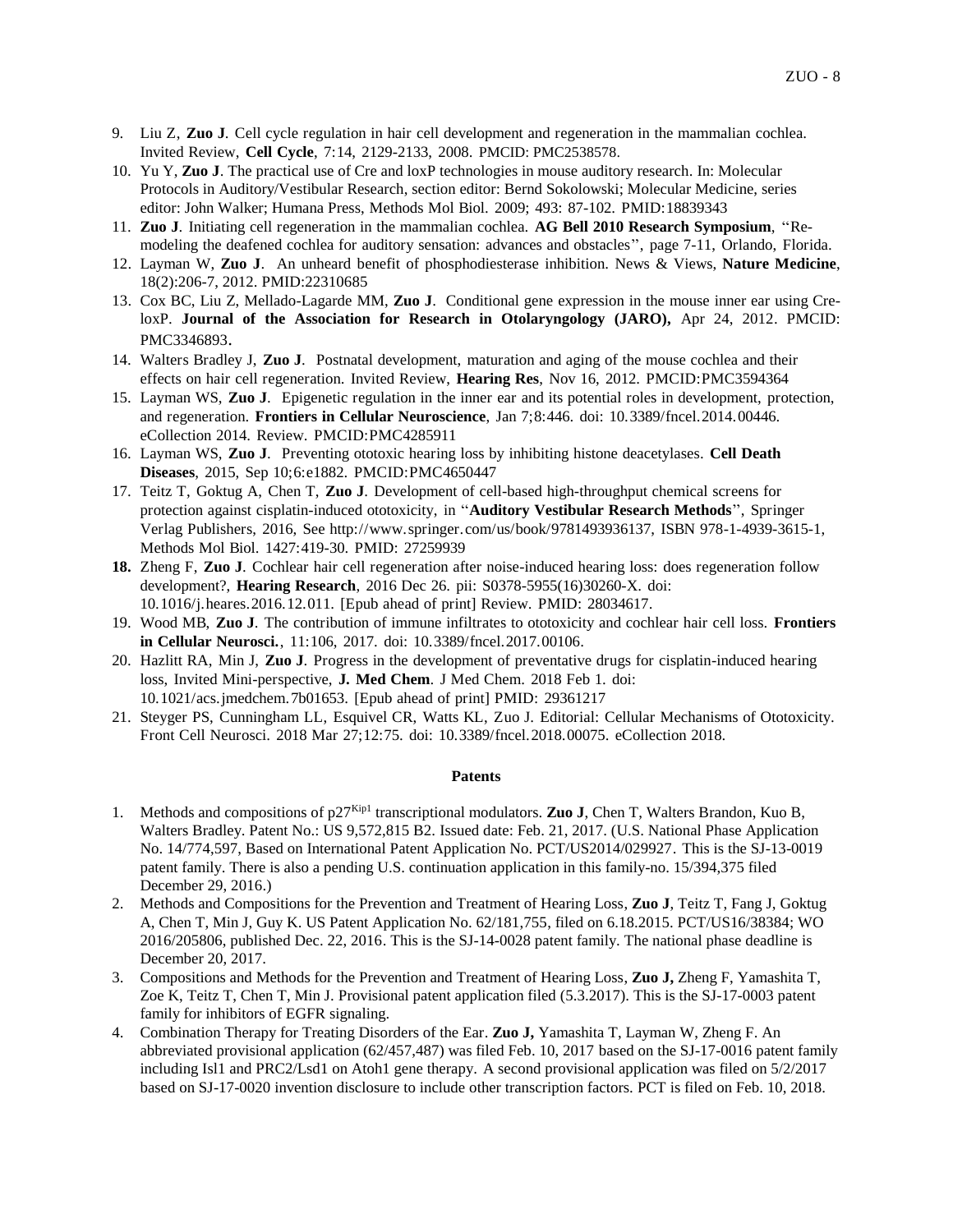## **GRANT SUPPORT:**

**Active:** 1 R01DC015010-01A1 (Zuo) 4/1/2016 - 3/31/2021 3.00 calendar NIDCD \$284,796 /yr (Direct Cost) Genetic control of cellular conversion in the mature cochlea. To develop a series of mouse models that can regenerate sensory cells in the mature cochlea by genetically manipulating a set of key genes in specific cells surrounding the sensory cells. 1 R01 DC015444-01 (Zuo) 9/1/2016 - 8/31/2019 3.00 calendar NIDCD \$331,983/yr (Direct Cost) Discovery of in vivo small molecules for hearing protection against cisplatin and noise To optimize our top hit to generate a lead compound by improving local delivery methods and by performing sequential analyses including medicinal chemistry.

DOD/Office of Naval Research (ONR), N00014-16-1-2315*, "*Novel transcription factors for regeneration of functional outer hair cells after noise injury", 7/1/2016-6/30/2019, Total Direct Cost: \$451,111 (\$150,371/yr), Total Indirect Cost: \$157,889 (\$52,630/yr). 10% effort, JIAN ZUO, Principal Investigator.

1 Univ. Brighton MRC Sub (Zuo) 9/1/2015 - 8/31/2020 1.80 calendar MEDICAL RESEARCH COUNCIL-UK  $\sim$  \$70,000 /yr (Sub-Direct Cost) Functional relationships between cellular elements in the organ of Corti of the mammalian cochlea: significance for hearing loss The major objective of this research proposal is to understand complex electromechanical functional relationships between cellular elements of the OC, especially with respect to apparent differences in sensory processing between the apical low frequency and basal high frequency regions of the cochlea.

DoD/USAMRMC-RH170030 (Zuo) W81XWH-17-HRRP-TRA Small molecule therapeutics for hair cell regeneration after noise damage Direct Cost: \$323,530 /yr, Indirect Cost: \$147,206, Total Cost: \$1,454,998. 1/1/2019-12/31/2021

### **Pending:**

(DM170591) (Zuo) W81XWH-17-DMRDP-CRMRP-HBRA Small molecule inhibition of EGFR signaling for hair cell regeneration after noise damage Direct Cost: \$343,162 /yr; Indirect Cost: \$272,813 / yr; Total Cost: \$1,847,925. 9/30/2018-9/29/2021

## **Previous:**

March of Dimes Birth Defects Foundation, MOD #5 FY98-0725, "The nervous mutant mouse: a model for inherited retinal degeneration", 02/01/1999 - 01/31/2001, Direct Cost \$45,455.00/yr, Total Years \$90,910.00, JIAN ZUO, Principal Investigator, 30% Effort.

St. Jude Children's Research Hospital Cancer Center Support Grant (5 P30 CA 21765-23), "Gene expression profiles in developing inner ear hair cells," 3/1/2000 – 2/28/2001, Direct Cost \$50,000, JIAN ZUO, Principal Investigator, 20% effort.

Dept. of Energy/Lockheed Martin Energy Research Corp./Oak Ridge National Laboratory, "Screen for hearing mutants for the Tennessee Mouse Genome Consortium," Subcontract, 6/14/1999 – 9/30/1999, 5/15/2000 – 9/30/2000, Direct Cost \$32,000, JIAN ZUO, Principal Investigator, 5% effort.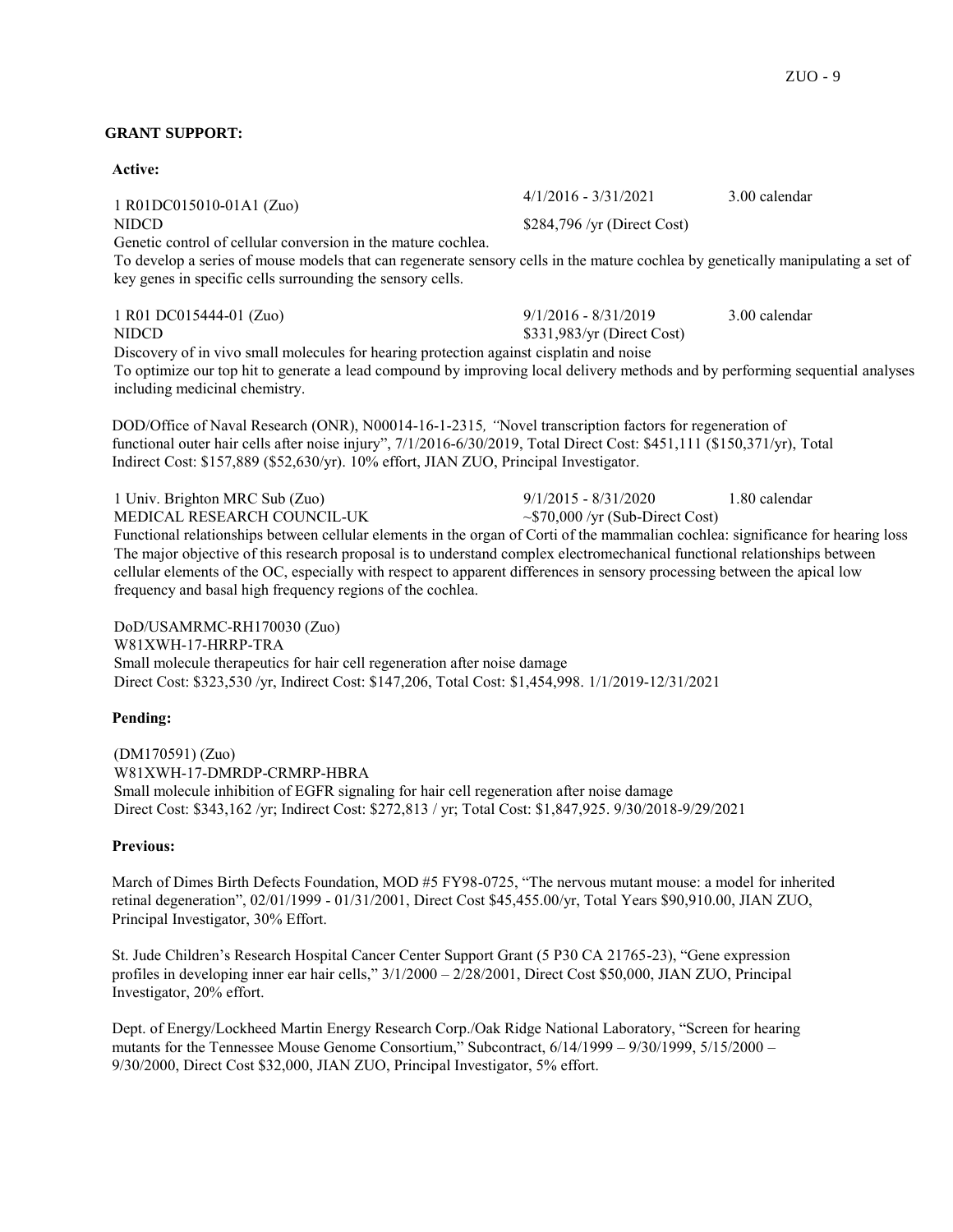NIH/NINDS, 1 R01 NS39006, Genetics of MPTP-induced Parkinsonism, 09/30/1999 - 06/30/2002, Direct Cost \$200,725/yr, Total \$602,175, RICHARD SMEYNE, Principal Investigator; JIAN ZUO, Co-Investigator, 15% Effort, 15% Salary.

NIH/NIDCD, 1R03DC04761, "Mouse models of the human hearing disorder DFNA15," 1/1/2001-12/31/2003, Direct Cost: \$50,000/yr, 10% Effort/Salary, JIAN ZUO, Principal Investigator.

NIH/NIDCD 5 R01 DC000188-22, Supplemental subcontract "SK2 gene targeting in hair cells," 9/1/2003- 8/31/2004, Direct Cost: \$33,333/yr, 5% salary/effort, CHARLIE M. LIBERMAN, Principal Investigator, JIAN ZUO, Subcontractor.

NIH/NIMH, U01 MH61971, "Targeted mutagenesis of the mouse genome and neural phenotypes," Tennessee Mouse Genome Consortium, 8/1/2000-7/31/2005, DANIEL GOLDOWITZ, Principal Investigator, JIAN ZUO, Co-Investigator and Subcontractor; Direct Cost of Subcontract \$29,105/yr, 10% Effort/Salary.

NIH/NIDCD, 1R21DC05168, "Conditional gene targeting in hair cells," 8/1/2001–7/31/2005, Direct Cost: \$100,000/yr, 15% effort/salary, JIAN ZUO, Principal Investigator.

NIH/NEI, 1 R01 EY12950, Mouse Genetics of Retinitis Pigmentosa 1, 2/01/2001-1/31/2007, Direct Cost: \$175,000/yr, 30% Effort/Salary, JIAN ZUO, Principal Investigator.

Deafness Research Foundation, "A knockin model to study prestin regulation by thyroid hormone," 7/1/05-6/30/08, Principal Investigator, THOMAS WEBER, Mentor, JIAN ZUO, Direct Cost: \$20,000/yr.

Foundation For Sight, "Role of RP1 in vesicle transport in photoreceptors," 7/1/05-6/30/06, Principal Investigator, TETSUJI YAMASHITA, Mentor, JIAN ZUO, Direct Cost: \$20,000/yr.

United Negro College Fund (UNCF)/Merck Postdoctoral Science Research Fellowship award, "Prestin interacting proteins," 9/1/05-8/31/07, Principal Investigator, LISAN PARKER, Mentor, JIAN ZUO, Direct Cost: \$51,406/yr.

NIH/NIDCD, 1 R01 DC006471-02S, "Genetic analysis of mammalian hearing sensitivity," 1/1/2005-12/31/2006, Direct Cost: \$46,000/yr, JIAN ZUO, Principal Investigator.

St. Jude Children's Research Hospital Special Postdoctoral Fellowship, 9/26/2005-9/25/2007, Fellow: TETSUJI YAMASHITA, Mentor: JIAN ZUO, Direct Cost: \$40,000/yr.

NIDCD, 1 R21 DC008800, "Generation of Mice with Inducible Cre Expression in Adult Cochlear Hair Cells," 02/10/2007–1/31/2009 (no cost extension to 1/31/2010), Direct Cost: \$125,000/1<sup>st</sup> yr and \$150,000/2<sup>nd</sup> yr, 15% salary/effort, JIAN ZUO, Principal Investigator.

Hartwell Individual Biomedical Research Award, "Hair Cell Regeneration by Inactivating Genes in the Rb Pathway in Supporting Cells in Mice," 4/1/2007–3/31/2010, Direct Cost: \$100,000/yr, 15% salary/effort, JIAN ZUO, Principal Investigator.

NIH/NINDS, 2 R01NS039006, "Genetics of MPTP-Induced Parkinsonism," 07/01/2004–06/30/2010, Direct Cost: \$235,000/yr, Principal Investigator, RICHARD SMEYNE, Co-Principal Investigator, JIAN ZUO, 10% Salary/Effort.

NIH/NIDCD, NRSA 1F31DC009393-01A1, "The Role of Pkd1 in Mouse Hair Cell Mechanotransduction Channels", 7/1/2008-6/30/2010, Principal Investigator, KATHERINE A. STEIGELMAN, Mentor, JIAN ZUO.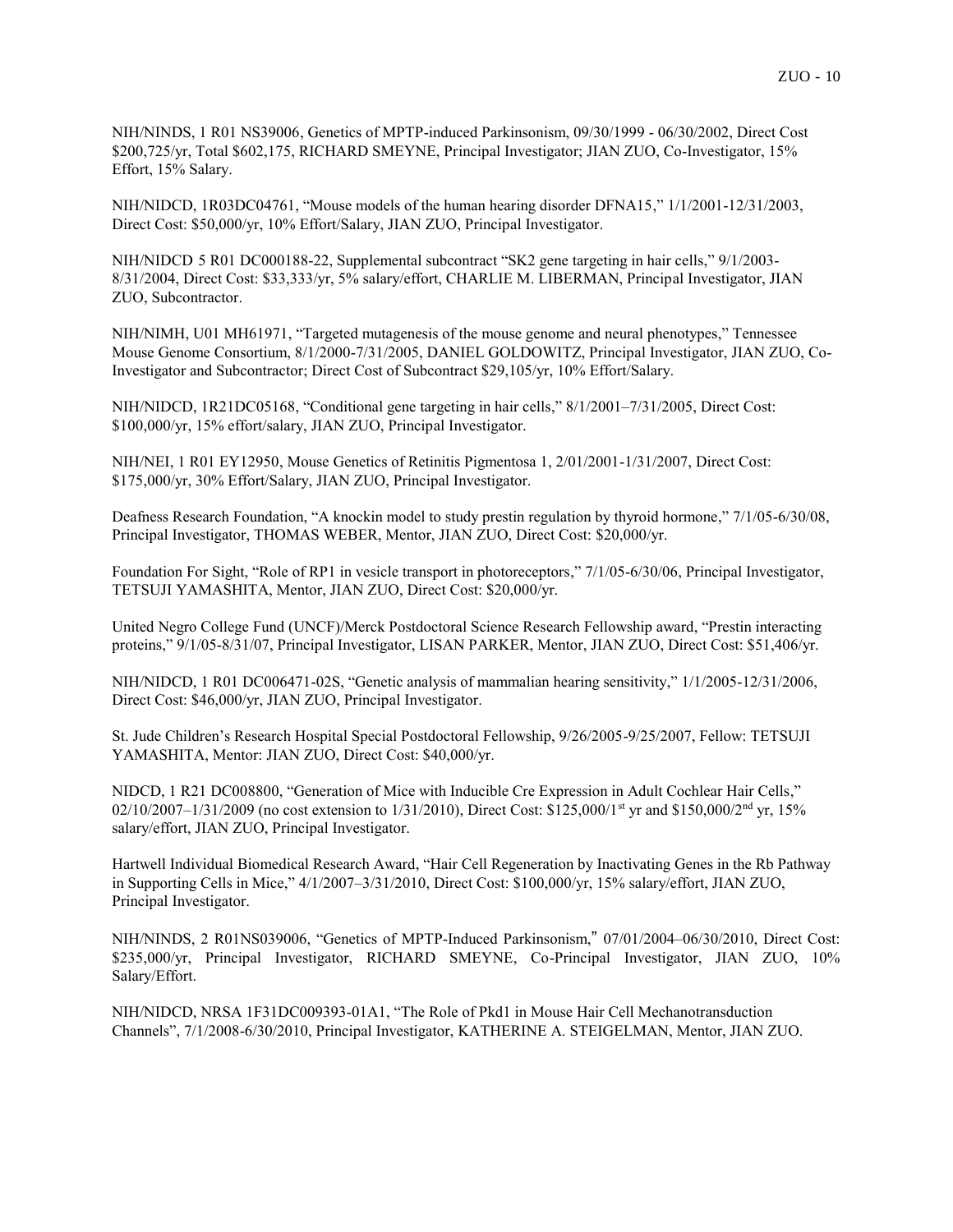National Organization For Hearing Research Foundation (NOHR), "Generation of an inducible mouse model for studying prestin's role in outer hair cells", 2/1/2010-1/31/2011, Direct Cost: \$20,000/1yr, JIE FANG, Principle Investigator, JIAN ZUO, Mentor.

The Wennergren Foundation Award, "Characterization of prestin-YFP knockin mice", Direct Cost: \$8,700, 12 weeks in 2011, Principal Investigator, JIAN ZUO.

NIH/NIDCD, NRSA 1F32DC010310-01, "p16Ink4a in Cochlear Hair Cell Regeneration", 7/1/2009-6/30/2012, Total Cost: ~\$50,000/yr, Principal Investigator, BRANDON C. COX, Mentor, JIAN ZUO.

The Hartwell Foundation 2009 Biomedical Research Collaboration Award, "Identification of Predisposing Factors in Childhood Depression: Using a Conditional Knock-In Mouse to Generate the Implicated Risk and Protective Variants of the Serotonin Transporter Gene," 11/1/2009–10/31/2012, Direct Cost: \$110,606/3yrs, 5% salary/effort, JIAN ZUO, Co-Principal Investigator.

DOD/Office of Naval Research (ONR), Defense University Research Instrumentation Program (DURIP) Award, Award No.: N00014-12-1-0775, PR No., Mod No.: 12PR10256-00, "Confocal microscope for investigation of hearing restoration in mouse models with noise-induced hearing loss", Total Cost: **\$350,320 to purchase a LSM710 Confocal Microscope and service contracts**, 6/15/2012-9/30/2012, JIAN ZUO, Principal Investigator.

Garwood Research Fellowship, "A quest for p27<sup>Kip1</sup> small molecule inhibitors", 3/1/2011-2/28/2013, Direct Cost: \$50,000/yr, Principal Investigator, LUIGI ICONARU, Mentor, JIAN ZUO.

National Organization For Hearing Research Foundation (NOHR), "Potential auditory hair cell regeneration and restoration of hearing in the opossum, Monodelphis domestica", 1/27/2012-1/27/2013, Direct Cost: \$20,000/1yr, BRADLEY WALTERS, Principle Investigator, JIAN ZUO, Mentor.

DOD/Office of Naval Research (ONR), Award No: N00014-09-1-1014, PR No., Mod No.: 09PR08090-00, "Hearing restoration in mouse models with noise-induced hearing loss", 6/1/2009-9/30/2013, Total Cost: \$5,047,400 [Direct \$3,629,264 (\$2,059,391/1st yr and ~\$350,000/each 2nd-5th yr) and Indirect \$1,418,136], 25% effort, JIAN ZUO, Principal Investigator. Note: **A total of \$1,928,693 was used to purchase equipment and service contracts including the following items: LSM700 Confocal Microscope, Operetta High Content Screening System, Laser Capture Microdissection Microscope, Realtime PCR with Robot, Fluorescent Dissecting Microscope, Molecular Imager ChemiDoc RXS System, Sound Booth, Surgical Microscope, and others.**

Sir Henry Wellcome Postdoctoral Fellowship, "Roles of the supporting cells in the mechanical responses and neural excitation in the mammalian cochlea", 11/1/2009-10/31/2013, Total Cost: £250,000/4yrs, Principal Investigator, Marcia M Mellado-Lagarde, Mentors, JIAN ZUO and IAN RUSSELL.

Hearing Health Foundation 2012 Emerging Research Grant, "Potential Auditory "Hair" Cell Regeneration and Hearing Recovery in the Opossum", Total Cost: \$25,000, 7/1/2012-6/30/2013, BRADLEY WALTERS, Principle Investigator, JIAN ZUO, Mentor.

Hearing Health Foundation 2013 Emerging Research Grant, "Conditional Reprogramming of Otic Stem Cells: Development of a Novel In-Vitro Hair Cell Line", Total Cost: \$25,000, 7/1/2013-6/30/2014, BRANDON WALTERS, Principle Investigator, JIAN ZUO, Mentor.

Quark Pharmaceuticals, Inc., "Testing potential efficacy of Quark siRNA compounds for restoration of auditory function", 12/1/2013-9/30/2014, Total Cost: \$100,260 (Indirect Cost: \$20,052), Principal Investigator, JIAN ZUO.

NIH/NIDCD, 2R01DC006471, "Genetic analysis of mammalian hearing sensitivity," 1/1/2004–12/31/2014 (NCE), Direct Cost: \$210,375/yr, Indirect Cost: \$143,055/yr, 25% effort, JIAN ZUO, Principal Investigator.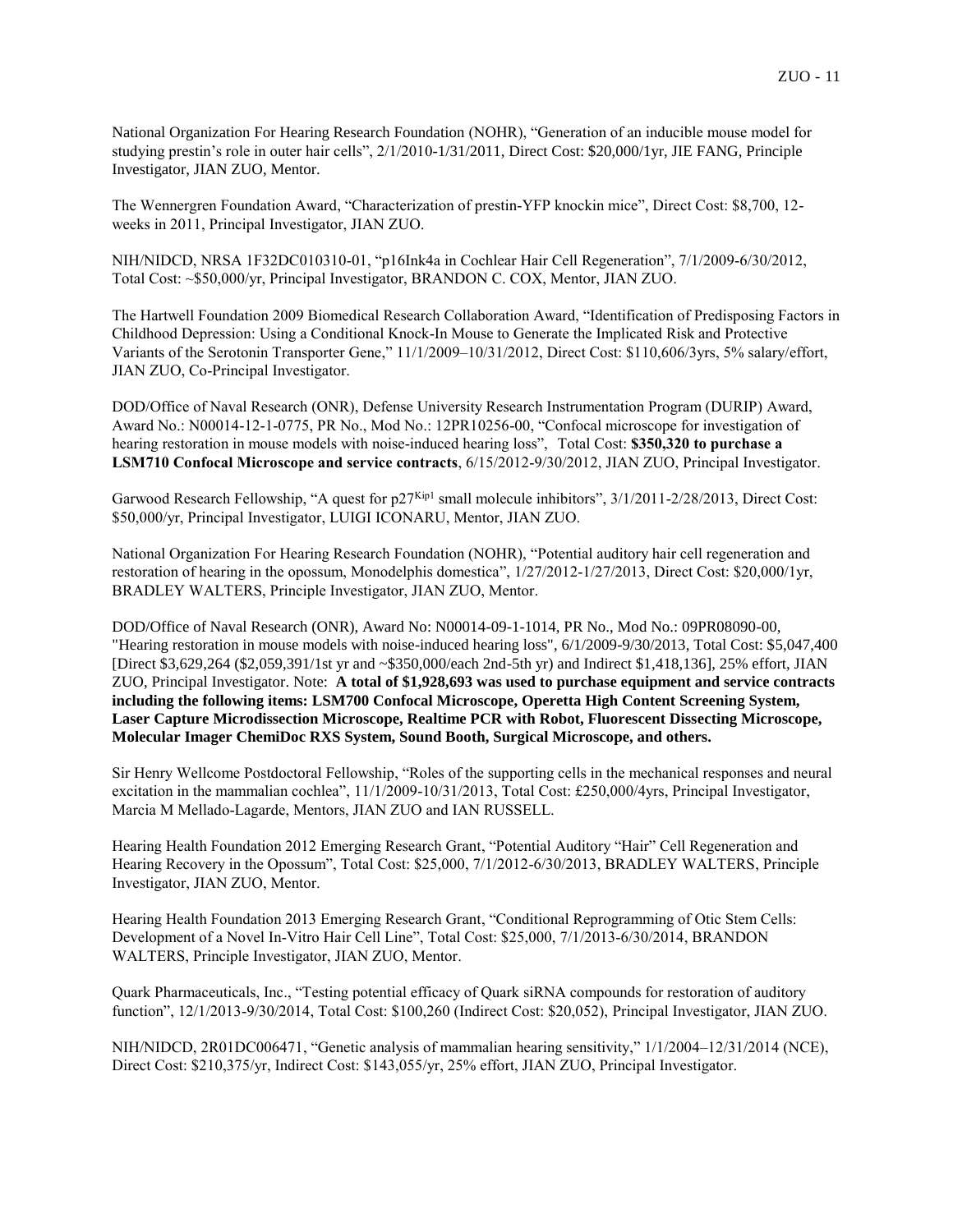NIH/NCI, St. Jude CCSG Dev Fund 112096350, "Therapeutics of cisplatin ototoxicity in pediatric cancer patients", 2/1/2014-3/31/2016, Total Direct Cost: \$150,000, Principal Investigator, JIAN ZUO.

DOD/Office of Naval Research (ONR), Award No: N00014-12-1-0191, PR No., 12PR04732-00, "Therapeutics for regeneration of fully functional auditory outer hair cells", 3/1/2012-9/30/2016, Total Cost: \$1,621,881 (Direct \$1,306,428 and Indirect \$315,453), 25% effort, JIAN ZUO, Principal Investigator. Program Officer: Kurt Yankaskas (Phone: 703-696-6999)

NIH/NIDCD, NRSA 1F32DC013832-01A1, "Epigenetic regulation in the postnatal mammalian inner ear", 11/1/2013-10/31/2016, Total Direct Cost: ~\$60,000/yr, Principal Investigator, WANDA LAYMAN, Mentor, JIAN ZUO.

NIH/NIDCD, 1R21DC013879, "Drug discovery for hair cell regeneration in adult mammalian cochleae", 8/01/2014- 07/31/2016 (NCE to 07/31/2017), Direct Cost: \$275,000/2yrs, 10% effort, JIAN ZUO, Principal Investigator.

### **INVITED SEMINARS:**

#### **1999**

| MAY 5   | Johns Hopkins University School of Medicine, Center for Hearing Sciences, Baltimore, MD, USA. |
|---------|-----------------------------------------------------------------------------------------------|
| July 19 | Otogene, Inc. USA, Seattle, WA, USA.                                                          |

#### **2000**

| March 17  | University of Tennessee, Memphis, Dept. of Anatomy and Neurobiology, Memphis, TN, USA.       |
|-----------|----------------------------------------------------------------------------------------------|
| April 5   | University of Michigan Medical Center, Dept. of Otolaryngology, Kresge Hearing Research      |
|           | Institute, Ann Arbor, MI, USA.                                                               |
| May 5     | Eaton-Peabody Laboratory, Massachusetts Eye & Ear Infirmary, Harvard Medical School, Boston, |
|           | MA, USA.                                                                                     |
| Aug. 26   | Gene Therapy and Molecular Biology International Conferences, Rhodos, Greece.                |
| 2001      |                                                                                              |
| Feb. 26   | Rhodes College, Dept. of Biology, Memphis TN, USA.                                           |
| May 29    | Oakland University, Eye Research Institute, Rochester, Michigan, USA.                        |
| 2002      |                                                                                              |
| April 19  | Retinal Lab., Mass. Eye and Ear Infirmary, Harvard Medical School, Boston. MA, USA           |
| April 23  | Creighton University, Omaha, NE, USA                                                         |
| June 13   | UCSF/Gallo Center, San Francisco, CA, USA                                                    |
| Aug. 20   | Fudan University Medical School, Shanghai, China                                             |
| Oct. 22   | Rockefeller University, New York, NY, USA                                                    |
| 2003      |                                                                                              |
| May $15$  | Baylor College of Medicine, Houston, TX, USA                                                 |
| June $10$ | University of Southern California, School of Medicine, Los Angeles, CA, USA                  |
| June 27   | NIDCD/NIH, Bethesda, MD, USA                                                                 |
|           |                                                                                              |

- Sept. 10 Kresge Hearing Research Institute, Univ. Michigan Medical School, Ann Arbor, MI, USA
- Oct. 9 MBI & ACCESS seminar, Univ. California School of Medicine, Los Angeles, CA, USA
- Oct. 18 Neuroscience Snowbird Symposium, Univ. of Utah Medical School, Salt Lake City, Utah, USA
- Nov. 6 Kresge Hearing Research Laboratory, LSU Health Sciences Center, New Orleans, LA, USA
- Dec. 11 Department of Physiology, University of Tennessee Health Science Center, Memphis, TN, USA

### **2004**

| May 19 | Creighton University, Bellucci Prize for Hearing Research, Omaha, NE, USA |  |  |  |
|--------|---------------------------------------------------------------------------|--|--|--|
|        |                                                                           |  |  |  |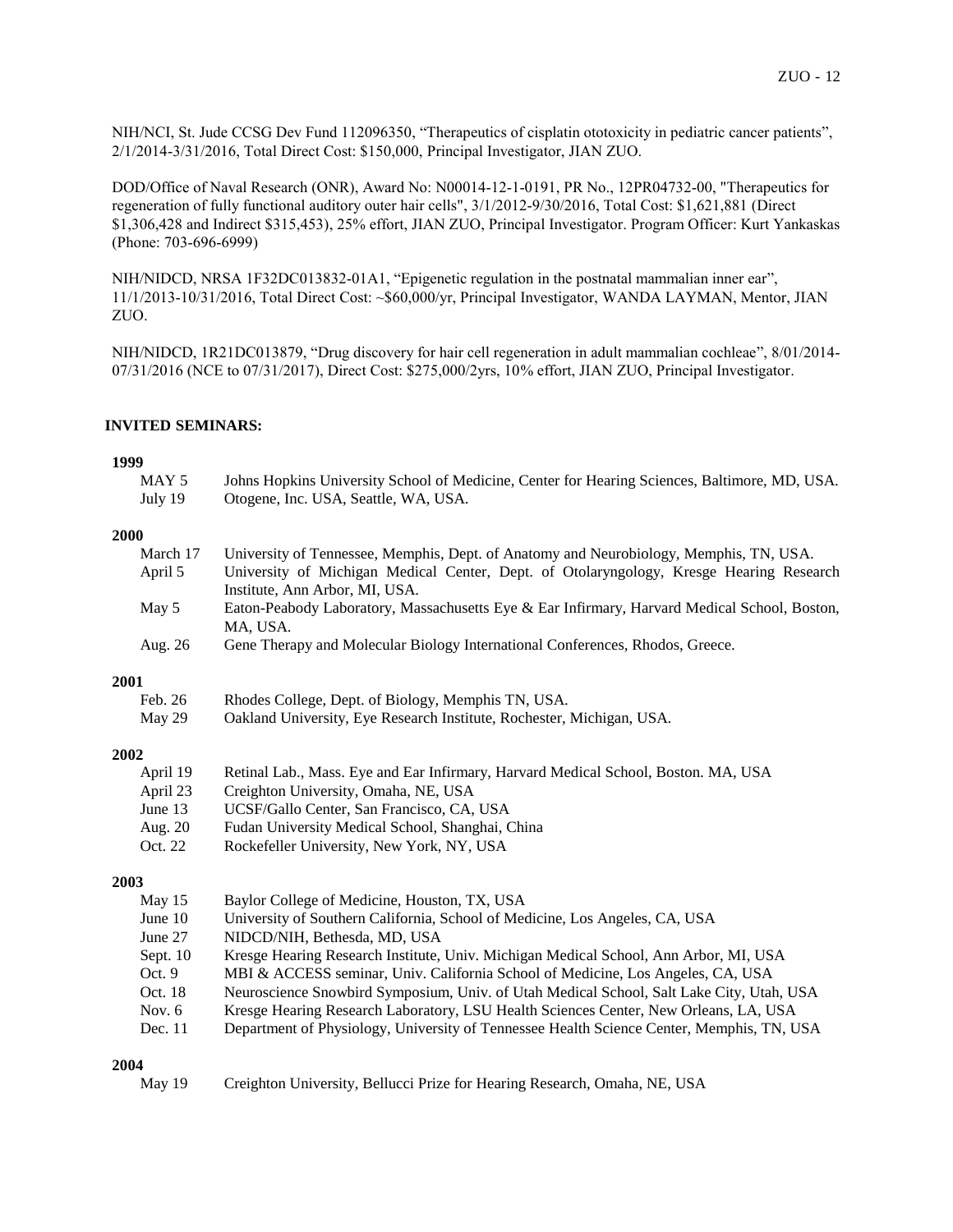| Sept. $13$ | University of Washington, Dept. of Otolaryngology-HNS, Virginia Merrill Bloedel Hearing |
|------------|-----------------------------------------------------------------------------------------|
|            | Research Center, Seattle, WA, USA                                                       |
| Oct. 4     | Children's Hospital, Harvard Medical School, Division of Neuroscience, Boston, MA, USA  |
| Oct. 14    | The Laboratory Mouse in Vision Research, The Jackson Laboratory, Bar Harbor, Maine, USA |

## **2005**

| Feb. 23  | Symposium Speaker, Hereditary Hearing Loss: From Humans to Mice and Back, Association for     |
|----------|-----------------------------------------------------------------------------------------------|
|          | Research in Otolaryngology (ARO), New Orleans, LA, USA.                                       |
| Aug. 24  | Northwestern University Medical School, Chicago, IL, USA.                                     |
| Oct. 1-4 | The Mouse As An Instrument For Ear Research II, The Jackson Laboratory, Bar Harbor, Maine,    |
|          | USA.                                                                                          |
| Oct. $9$ | Emory University, Department of Cell Biology, Atlanta, GA, USA.                               |
| Oct. 26  | University of Utah Dept. of Ophthalmology and Visual Sciences, Symposium on Retinal Diseases, |
|          | Salt Lake City, Utah, USA.                                                                    |

### **2006**

| Jan. 18  | University of Iowa, Dept. of Otolaryngology, USA.                                  |
|----------|------------------------------------------------------------------------------------|
| April 27 | University of Oklahoma Health Sciences Center, Vision Club, Oklahoma City, OK, USA |
| May 18   | Washington University, St. Louis, Dept. of Ophthalmology, St. Louis, MI, USA       |
| May 19   | Washington University, St. Louis, Dept. of Otolaryngology, St. Louis, MI, USA      |

## **2007**

| March 13 | Christian Brothers University, Memphis, TN, USA                                                  |
|----------|--------------------------------------------------------------------------------------------------|
| July 25  | University of Tubingen, Physiology Institute, Tubingen, Germany                                  |
|          | Aug. 19-31 Biology of the Inner Ear: Experimental and Analytical Approaches, Woods Hole, MA, USA |
|          | Aug. 21-24 New Frontiers in Retinal Diseases, Monterey, CA, USA                                  |
|          |                                                                                                  |

## **2008**

| June 27 | University of California, Berkeley/Lawrence Berkeley National Laboratory                                |
|---------|---------------------------------------------------------------------------------------------------------|
|         | Sept. 19-21 The Mouse As An Instrument For Ear Research III, The Jackson Laboratory, Bar Harbor, Maine, |
|         | USA.                                                                                                    |
| Oct. 21 | Univ. Tennessee, Memphis, Dept. of Anatomy and Neurobiology, USA                                        |
| Nov. 12 | Kresge Hearing Research Institute, Univ. Michigan Medical School, Ann Arbor, MI, USA                    |
|         |                                                                                                         |

## **2009**

| April 23 | Stark Neurosciences Research Institute, Indiana University School of Medicine, Indianapolis, IN<br>46202. USA |
|----------|---------------------------------------------------------------------------------------------------------------|
| Aug. 27  | Biology of the Inner Ear: Experimental and Analytical Approaches, Woods Hole, MA, USA                         |
| 2010     |                                                                                                               |
| Feb. 19  | University of Memphis Speech and Hearing Center, Memphis, TN, USA                                             |

## June 15 Institute of Biotechnology, University of Helsinki, Finland

- June 23 Inner ear research group, Karolinska Institute, Stockholm, Sweden
- Alexander Graham Bell Biennial Convention, invited speaker for the Research Symposium "Remodeling the deafened cochlea for auditory sensation: advances and obstacles", Orlando, Florida, USA.

## **2011**

| April 26         | Novartis Shanghai, P.R. China                                                                    |
|------------------|--------------------------------------------------------------------------------------------------|
| April 26         | ENT Hospital Fudan University Shanghai Medical School, Shanghai, P.R. China                      |
| April 27         | X-Med, Jiaotung University, Shanghai, P.R. China                                                 |
| June 1-July $15$ | Inner ear research group, Karolinska Institute, Stockholm, Sweden                                |
|                  | Aug. 19-26 Biology of the Inner Ear: Experimental and Analytical Approaches, Woods Hole, MA, USA |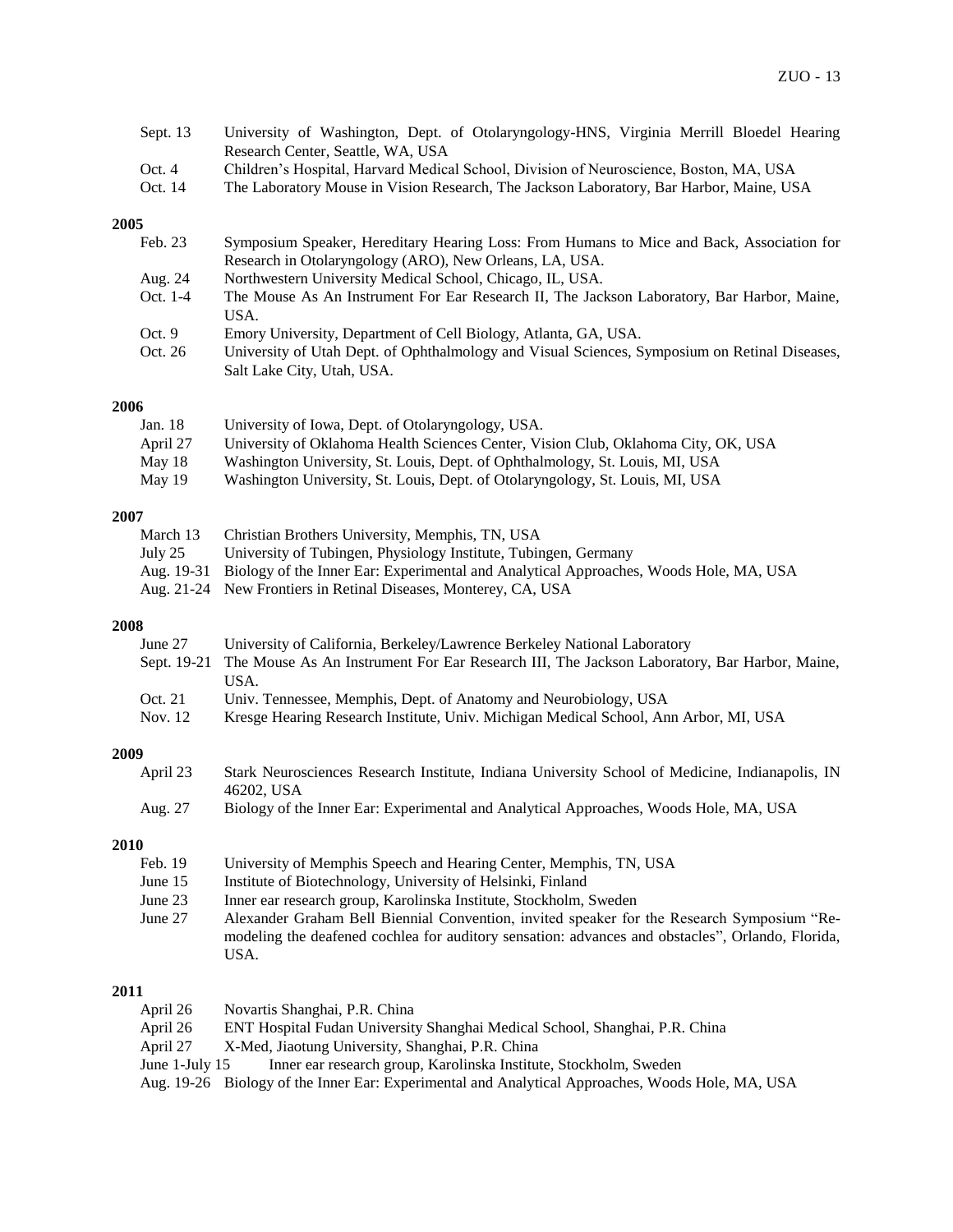#### **2012**

June 12 Weill Medical College of Cornell University, Depts of Psychiatry and Pharmacology, New York, USA.

## **2013**

| May 6<br>Aug. $10-20$ | Northwestern University Feinberg Medical School, Chicago, IL, USA.<br>Biology of the Inner Ear: Experimental and Analytical Approaches, Woods Hole, MA, USA |  |  |  |  |
|-----------------------|-------------------------------------------------------------------------------------------------------------------------------------------------------------|--|--|--|--|
| 2015                  |                                                                                                                                                             |  |  |  |  |
| Aug. 9-17             | Biology of the Inner Ear: Experimental and Analytical Approaches, Woods Hole, MA, USA                                                                       |  |  |  |  |
| Oct. 14               | Inner Ear Seminar Series, University of Utah School of Medicine, Salt Lake City, Utah, USA                                                                  |  |  |  |  |
| 2016                  |                                                                                                                                                             |  |  |  |  |
| Oct. 11               | Johns Hopkins University School of Medicine, Hearing Center Seminar Series, Baltimore,                                                                      |  |  |  |  |
|                       | Maryland, USA                                                                                                                                               |  |  |  |  |

## **TEACHING ACTIVITIES:**

| 1998 | Molecular Neurobiology, to first year graduate students in Program of Anatomy and Neurobiology, |
|------|-------------------------------------------------------------------------------------------------|
|      | University of Tennessee, Memphis, TN, USA                                                       |

- 1998-2001 Cellular and Molecular Basis of Disease, to second year graduate students in Program of Pathology, University of Tennessee, Memphis, TN, USA
- 2000 Molecular and Cell Biology, to ~200 graduate students in Shanghai Institutes for Biological Sciences, Chinese Academy of Sciences, Shanghai, P. R. China.
- 2003-pres. Current Research in Neuroscience, Rhodes College, Memphis, TN, USA
- 2006-2015 Development of the Nervous System, Cancer Biology–Track Course, St. Jude and University of Tennessee, Memphis, TN, USA
- 2007-2008 Thesis committee for Danielle Rossino, Graduate Student, Department of Biomedical Sciences, Creighton University School of Medicine, Omaha, NE, USA
- 2012-2018 Development of Sensory Systems, Core Course of Neuroscience Track, St. Jude and University of Tennessee, Memphis, TN, USA
- 2017 Development and Function of the Nervous System, Module II, Core Curriculum of St. Jude Children's Research Hospital Graduate Program, Memphis, TN, USA

### **STUDENTS AND POSTDOCTORAL FELLOWS SUPERVISED:**

#### **Graduate students:**

| 1999-2002 Kyongmi Cheon. MS Thesis: Mouse Genetics of Retinitis Pigmentosa 1.             |
|-------------------------------------------------------------------------------------------|
| 2001-2006 Xudong Wu. PhD Thesis: Unraveling the motor complex of outer hair cells. Postdo |

- oc in Dr. David Corey's lab at Harvard Medical School/HHMI since 2006. ARO travel award 2005.
- 2003-2005 Tetsuji Yamashita (Research scholar and PhD student from Japan). Project: Functional analysis of RP1 protein.
- 2004-2009 Michael Podgorski. PhD Thesis: Structure and function of prestin.
- 2006-2010 Katherine Steigelman. PhD Thesis: The role of Pkd1 in mouse hair cell mechanotransduction channels. ARO travel award 2008, NIH F31 predoctoral fellowship award 2008-2010.
- 2007-2010 Yiling Yu (Research scholar and PhD student from Fudan University Medical School). PhD Thesis: Roles of Rb in hair cell regeneration in mice.
- 2007-2011 Zhiyong Liu. PhD Thesis: Roles of p27 in hair cell regeneration in mice. ARO Travel Award 2009. Dev Biol Travel Award 2010. Postdoc in HHMI Janelia Farm since 2012; Assistant Professor at Institute of Neuroscience, Chinese Academy of Sciences, Shanghai, China, since 2016.

## **Postdoctoral associates:**

- 1999-2003 Jiangang Gao. Projects: Knockout and knockin mice of the retinitis pigmentosa 1 gene, *Prestin* and GluR1. Current position: Professor, Vice Dean, and Director, Institute of Developmental Biology, Shandong University, P. R. China, since 2008.
- 2002-2005 Jiewu Liu. Project: Molecular genetics of RP1.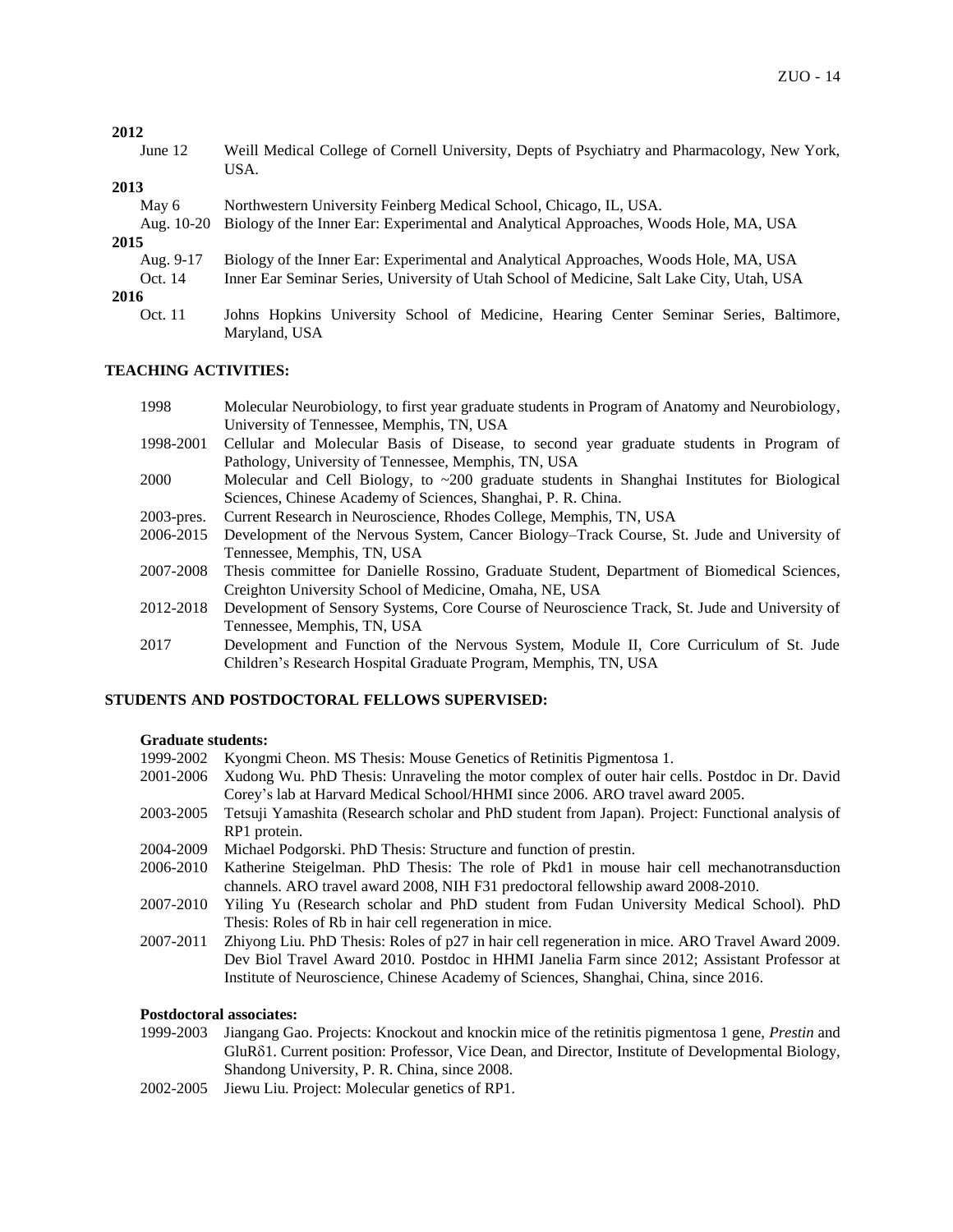- 2002-2005 Yong Tian. Project: Conditional gene targeting in hair cells. Current position: Professor, Institute of Biophysics, CAS, Beijing, P. R. China, since 2009.
- 2002-2003. Yunkai Guo. Project: Auditory screen of ENU-mutagenized mice.
- 2003-2006 Mohammad Habiby Kermany. Project: Auditory screen of ENU mutagenized mice.
- 2003-2007 Thomas Weber. Project: Regulation of prestin and roles of Rb in hair cell regeneration in mice.
- 2004-2006 Lisan Parker. Project: Identification of prestin interacting proteins and analysis of SK2 mouse models. Current position: Group leader, Merck Co.
- 2006-2007 Enrique Navarrete. Project: Cholinergic modulation of outer hair cell electromotility in mouse models.
- 2005-2010 Tetsuji Yamashita. Project: Analysis of RP1 and prestin. Currently Lab Specialist in Zuo lab at St. Jude.
- 2008-2013 Brandon Cox. Project: Hair cell regeneration in mice. NIH F32 postdoc fellowship award 2009- 2012; ONR grant award 2012-2014; Army grant award 2014-2017; R01 grant award 2016-2021. Currently, Assistant Professor (tenure track) at Dept. of Pharmacology, Southern Illinois University School of Medicine (since 2013).
- 2008-2012 Jie Fang. Project: Function of prestin in outer hair cell motility in mice. NOHR Award 2010-2011. Currently Lab Specialist in Zuo lab at St. Jude.
- 2008-2014 Marcia Mellado-Lagarde, Project: Roles of supporting cells in cochlear amplification. Sir Henry Wellcome Postdoctoral Fellowship 2009-2013. Currently Lab Specialist at St. Jude.
- 2010-2016 Bradley Walters, Project: Hair cell regeneration in mouse cochleae. NOHR Award 2012-2013 and HHF Emerging Grant Award 2012-2013; Assistant Professor at University of Mississippi Medical School, Jackson, MS (since 2016).
- 2010-2014 Brandon Walters, Project: Hair cell regeneration in mouse cochleae; currently postdoc in Sick Children's Hospital, Toronto, Canada.
- 2010-pres Luigi Iconaru, Project: Screen of small molecule inhibitors for hair cell regeneration in mouse cochleae. Garwood Fellowship award 2011-2013; since 2015, Lab Specialist in Zuo lab at St. Jude.
- 2010-2015 Bryan Kuo, Project: Hair cell regeneration and cochlear amplification in mouse cochleae; Research Assistant Professor at Univ. of Tennessee Health Science Center, Memphis, TN; Lab Specialist in Han lab at St. Jude since 2017.
- 2011 Katherine Steigelman, Project: Pkd1 in hair bundles and screen of Sox2-p27Kip1 small molecule inhibitors for hair cell regeneration in mouse cochleae.
- 2011-2017 Wanda Layman, Project: Hair cell regeneration in mouse cochleae, NIH 1F32DC013832-01A1 postdoc fellowship award 2014-2016.
- 2014-2018 Fei Zheng, Project: Factors that promote outer hair cell maturation.
- 2016-2017 Laura Hamel, Project: Hair cell regeneration.
- 2016-2018 Megan Wood, Project: Cochlear inflammation during regeneration.
- 2016-2018 Robert Hazlitt, Project: Drug discovery for hearing protection.

#### **Other trainees:**

- 1998-pres. Student Trainees in Pediatric Oncology Education (POE) program at St. Jude: Tyler Buckner, Content Ninetingale, Jill Waters, Kandra Williams, Gale Jackson, Chris Shen, Jason Higdon, Dominique Butawan, Jennifer Erdrich, Mani Patel, Mary Corbett, Sean LeNoue, Jill McCall, Susan Lin, Manasa Reddy, Tongtian Gao, Kristin Ates, Aaron Oom, Aurora Klaus, Katie Han, Aman Mangalmurti. All of these students (except the last four) have gone on to medical schools, including Harvard Med. School.
- 1999-pres. Placement students of Univ. of Bath, England: Ross Rounsevell, Bethan Davies, Karen Atkins (currently PhD graduate student at Univ. of Bath, UK), Sally James (currently PhD graduate student at University of Birmingham, UK), Lindsey Masters, Clare Cook, Wendy Cheng (currently a graduate student in UK), Lucy Young, Ruth Weir, Chris Philpott, Luke Haslett, Thomas Owen, Mark Crabtree, Mark Brimble, Emily Baldwin, Emily Coak, Grace Bailey, Dan Williams, Zoe Kellard, Shane Wu.
- 2016-pres. Summer-Plus Rhodes college students: Malerie McDowell.
- 2008-pres. Genetic Master students at the University of Paris 7: Samantha Papal, Anne LeNoir, Ana Perez.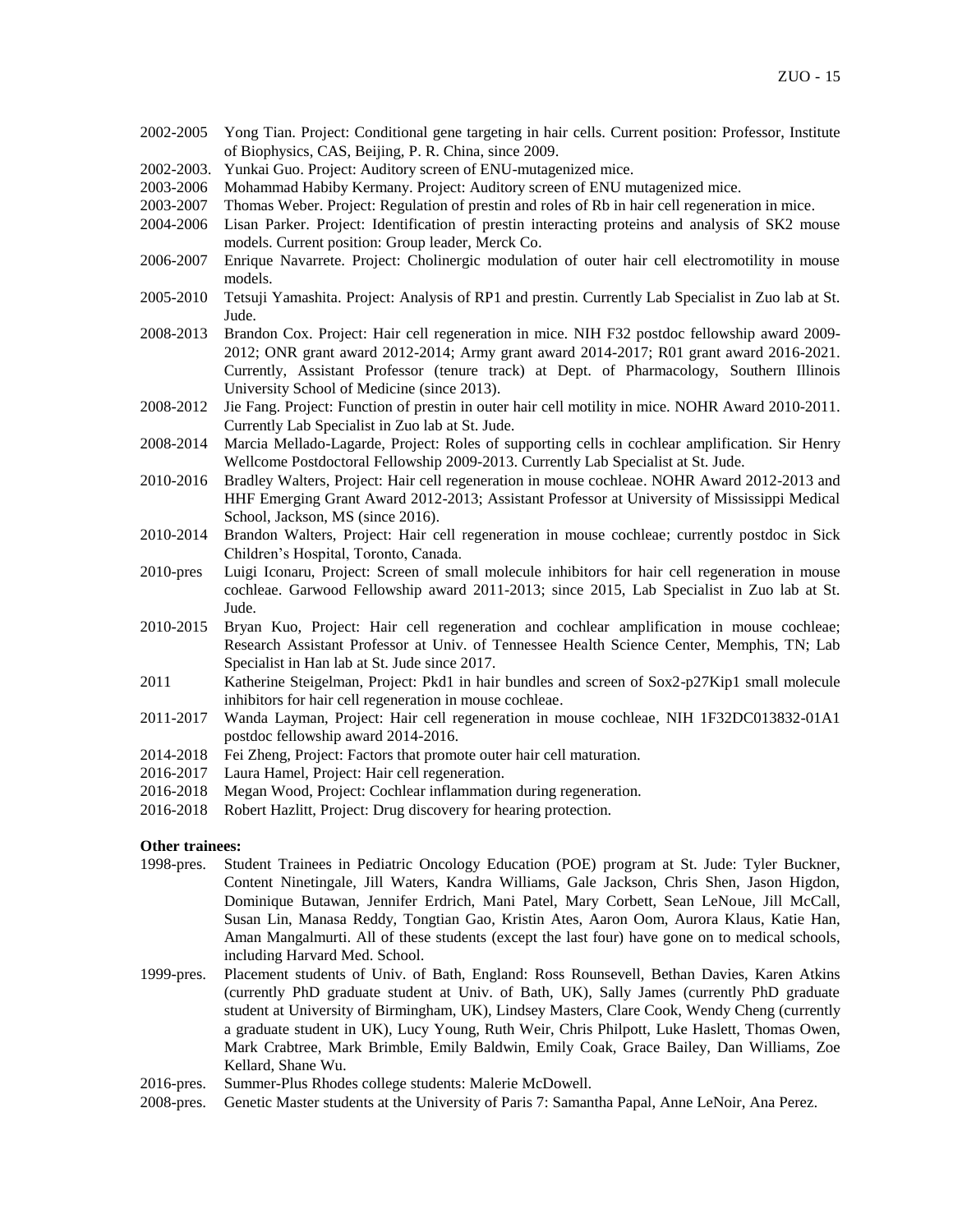| $2001$ -pres. | Lab rotation graduate students of the St. Jude /UT joint Interdisciplinary program in Biological |  |  |  |
|---------------|--------------------------------------------------------------------------------------------------|--|--|--|
|               | Sciences (IBS) programs: Justin Boyd, Linda Widjaja, Jie Shen, Haoping Wang, Haeman Jang,        |  |  |  |
|               | Satish, Jinjun Cheng, Robyn Umans, Yunqian Zhao, Yu He, Bo Wang, Jason Workman.                  |  |  |  |
| 1999-2000     | Cody Nash (work-study undergraduate student from Rhodes College). Project: Genome scan for       |  |  |  |
|               | Bst modifiers. He became a graduate student at Caltech.                                          |  |  |  |
| 2003-2005     | Andrew Romeo (undergraduate student in the Summer-Plus-Program of Rhodes College). Project:      |  |  |  |
|               | Antibody production of RP1L1 and analysis of mutant mice.                                        |  |  |  |
| 2005          | Rebekkah Griffith (work-study student from Christian Brothers University).                       |  |  |  |
| 2005-2006     | Sana Mujahid (work-study student from Christian Brothers University).                            |  |  |  |
| 2006-2009     | Jason Porter and Kimberly Koerber (work-study students from Christian Brothers University).      |  |  |  |
| 2006          | Tianhe Zhang (summer student from Duke University).                                              |  |  |  |
| 2007          | Clare Patterson (summer student from Grinnell College)                                           |  |  |  |
| 2007-2008     | Frank Hartge IV (summer student from Ohio University and Ohio Medical College).                  |  |  |  |
| 2009          | Tongtian Gao and Irvine Hu (summer students from Memphis high schools)                           |  |  |  |
| 2009-2010     | Terence Netzel (work-study student from Christian Brothers University)                           |  |  |  |
| 2011-2012     | Mario Sauceda (work-study student from Christian Brothers University)                            |  |  |  |
| 2012          | Jason Porter (work-study medical student from Univ. of Tennessee School of Medicine)             |  |  |  |
| 2013-2014     | Russell Higgins (work-study student from Christian Brothers University)                          |  |  |  |
| 2013-2014     | Justine Bonga (work-study student from Victor University)                                        |  |  |  |
| 2014          | Cullin Guy (work-study student from Victor University)                                           |  |  |  |
| 2015          | Katie Han (summer work-study student from USC)                                                   |  |  |  |
| 2016          | Leeraz Zuo (summer work-study student from UVA)                                                  |  |  |  |
| 2017          | Rachel Tanenbaum (summer work-study student from U. Michigan)                                    |  |  |  |
| 2017-2018     | Maleelo Shamambo: Summer-Plus Rhodes college student.                                            |  |  |  |
|               |                                                                                                  |  |  |  |

## **Visiting professors:**

| 1999-2001 Minyuan Li, visiting professor, Sichuan University Medical School, Project: Cre expression in |  |  |
|---------------------------------------------------------------------------------------------------------|--|--|
| mouse hair cells.                                                                                       |  |  |

- 2001-2002 Qian Huang, visiting professor, Shanghai 1<sup>st</sup> Hospital, Project: Gene expression profiles and genetic interactions of mouse models for RP1 disease.
- 2005 Kirk Beisel, visiting professor, Creighton University, Omaha, Nebraska, USA.
- 2011 Qun Chen, visiting scientist, Ohio State University, Ohio, USA.
- 2016 Bradley Walters, Assistant Professor at University of Mississippi Medical School, Jackson, MS.
- 2016 Omar Akil, Assistant Professor at University of California San Francisco, CA.

## **REVIEWER FOR PEER-REVIEWED JOURNALS AND GRANT AGENCIES**

## **Journals:**

BioTechniques The Journal of Neuroscience Molecular Pharmacology Brain Research (Editorial Board Member) Molecular and Cellular Biology Trends in Molecular Medicine Nature Medicine Hearing Research (Editor for Special Issue in 2016) Acta Oto-Laryngologica Investigative Ophthalmology & Visual Science (IOVS) Neurobiology of Aging Molecular Vision PNAS Molecular and Cellular Neuroscience Journal of the Association for Research in Otolaryngology (JARO) Journal of Clinical Investigation Developmental Dynamics (Editorial Board Member)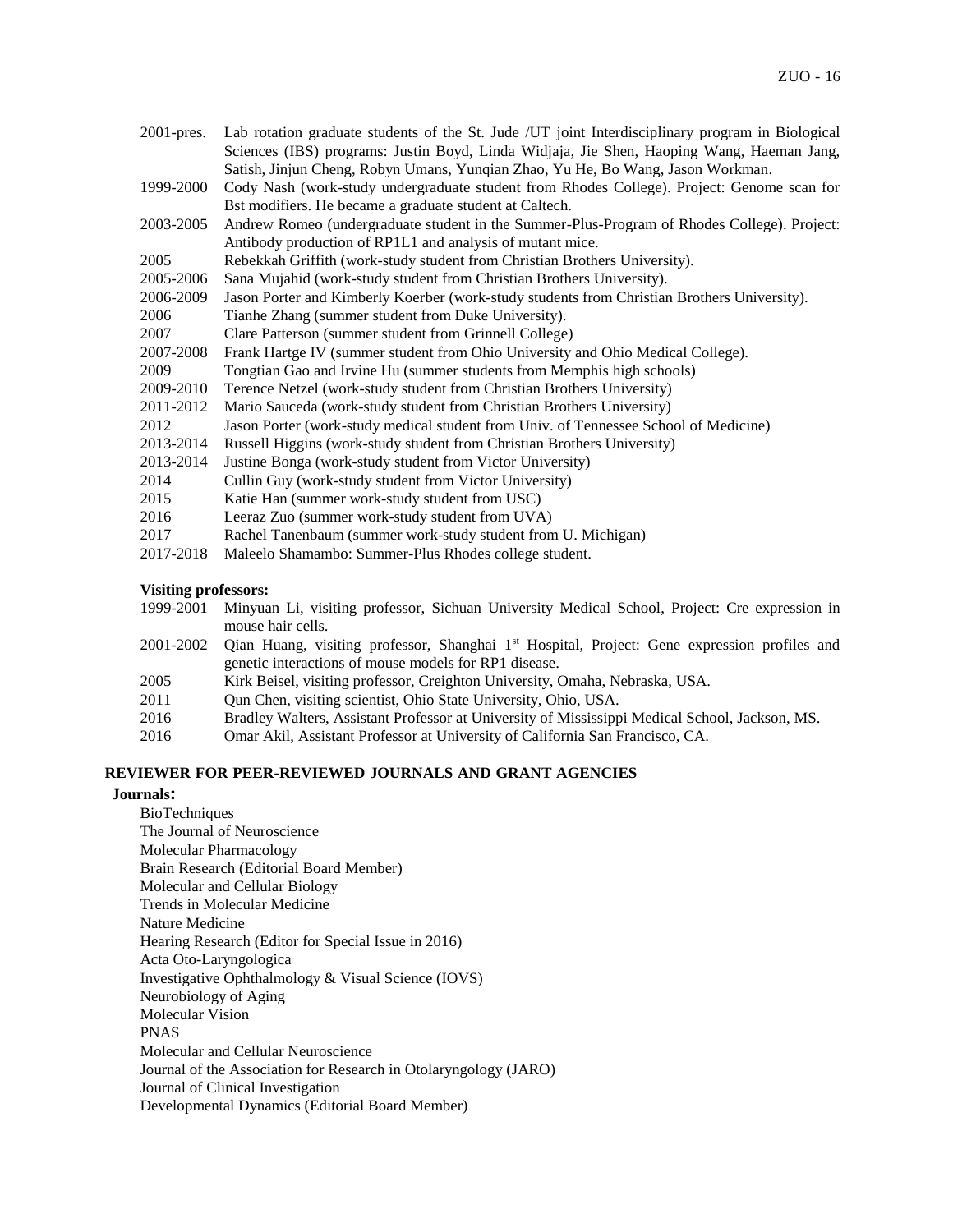Journal of Cell Sciences PLoS One Experimental Animals BMC Developmental Biology Nature Protocol Biophysics Journal PLoS Genetics (Invited Editor) Development Neuron PLoS Pathogen Scientific Reports (Editorial Board Member) Frontiers in Cellular Neuroscience

#### **Grant agencies:**

United States-Israel Binational Science Foundation (BSF) (2004) Member of study section, CDRC, NIH (2/16/2005) Member of study section, CDRC, NIH (6/24/2005) Member of study section, IFCN G10, SBIR, NIH (7/14/2005) Ad hoc member of study section, AUD, NIH (10/11-12/2005) Member of study section ZDC1 SRB-R, NIH (10/27/2005) Member of study section, CDRC, NIH (6/21-22/2006) Ad hoc member of study section, NTRC, NIH (10/4-5/2006) Member of study section, CDRC, NIH (10/21-22/2006) Member of study section, CDRC, NIH (2/15-16/2007) Member of study section, CDRC, NIH (6/20-21/2007) Ad hoc member of study section, AUD, NIH (10/3-4/2007) Ad hoc reviewer for the Royal National Institute for Deaf People (RNID) (2007, 2010, 2011) Member of study section, CDRC, NIH (10/17-18/2007) Member of study section, CDRC, NIH (2/13-14/2008) Member of study section, CDRC, NIH (6/13-14/2008) Member of study section, CDRC, NIH (10/15-16/2008) Member of study section, CDRC, NIH (2/15-16/2009) Ad hoc reviewer for National Science Foundation (2008-2009) Member of study section, 2011/01 ZDC1 SRB-Q (64) on P30 grants Member of study section, 2012/05, ZRG1 IFCN Q-02 Ad hoc reviewer for MRC, UK (2010) Ad hoc member of study section, AUD, NIH (10/8/2012) Wayne State University Grant Review Panel (3/2013) Ad hoc reviewer for MRC, UK (2014) Ad hoc reviewer for DoD (2014, 2016) Ad hoc reviewer for MRC Unit Programmes UK (2014) Ad hoc reviewer for AUD study section (10/23-24/2014) Ad hoc reviewer for USAMRMC (10/2015) Ad hoc reviewer for NIH IFCN-Q (3) study section (11/2015) Member of study section, CDRC, NIH (2/19/2016) Ad hoc reviewer for the Wellcome Trust Foundation (2006, 2010, 2016) Ad hoc reviewer for VA, RRD0 (8/2016; 3/2017) Ad hoc reviewer for NIH, ZRG1-IFCN-B-02M, (6/2017)

#### **PROFESSIONAL SOCIETY MEMBERSHIPS:**

International Mammalian Genome Society Association for Research in Otolaryngology International Society of Gene Therapy and Molecular Biology Association for Research in Vision and Ophthalmology